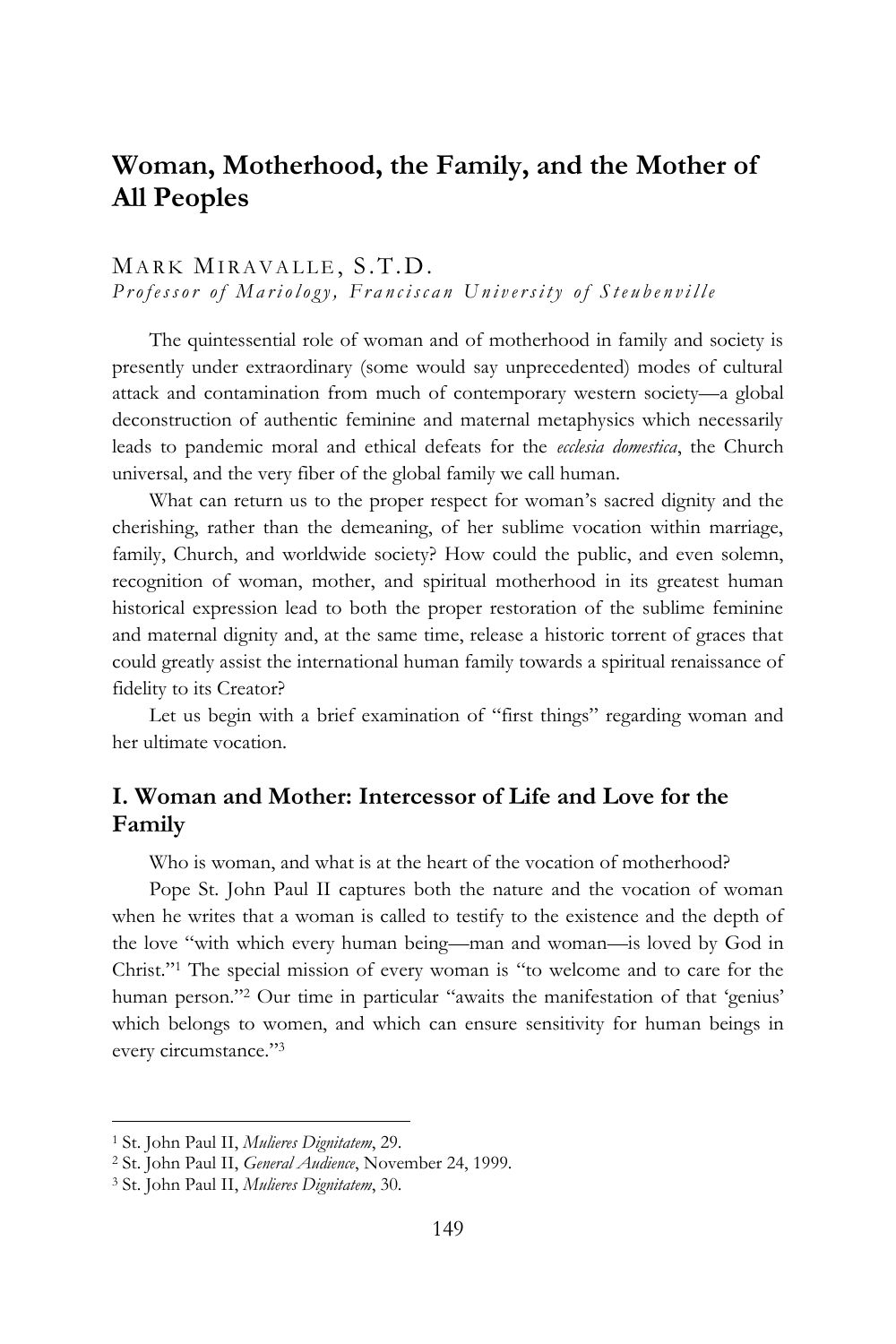Woman, in a particular way, is orientated to the concrete love and nurturing of persons.<sup>4</sup> St. Edith Stein (Teresa Benedicta of the Cross) articulates the essential nature and vocation of woman: "woman naturally seeks to embrace that which is living, personal, and whole. To cherish, guard, protect, nourish and advance growth is her natural and maternal longing." <sup>5</sup> *A woman most fully embodies her feminine charism in her motherhood*. To be a "mother" means to "protect and safeguard true humanity and to bring it to full development." <sup>6</sup> In a Letter to the *Fourth United Nations World Conference on Women*, Blessed Teresa of Calcutta writes: "The special power of loving that belongs to a woman is seen most clearly when she becomes a mother. Motherhood is the gift of God to women." 7

A mother is a natural intercessor or "mediator" of life and love within the family, as one who intercedes or "acts as a means" of bringing greater unity between others.<sup>8</sup> Is this not the essential and perennial task of a mother? A mother physically and morally intercedes between the Creator and her family in her unique role of bringing life to the world. After receiving the seed of life from the human father, the body of the mother gives form and nourishment to the developing embryo, and thus works intimately as a "co-creator" with the Creator to mediate the precious gift of human life to the family and to the world. The child is the transcendent gift that results from the extensive, all-encompassing, moral and physical intercession of the mother, coupled with the necessary contribution of the father. Mothers uniquely intercede, both physically and morally, to unite God and family through the gift of children.

A mother is not only the special *intercessor of life* for the family, but also a unique *intercessor of love* for the family. Through the particularly feminine gifts of receptivity, sensitivity, warmth, understanding, compassion, long suffering, intuition and personal insight, a mother becomes the principal means of unity between the father and the children, as well as between the children themselves. Interventions of communication and empathy, understanding and wisdom, forgiveness and reconciliation, sacrifice and love, are constant manifestations of maternal intercession between all other members of the family unit.

Authentic motherhood calls for at least three essential expressions of maternal intercession for her children. First, a mother suffers for her child. A mother's suffering is not limited to the physical pain experienced during gestation and birth, but

<sup>4</sup> St. Edith Stein, *Essays on Woman*, 45.

<sup>5</sup> *Ibid.*

<sup>6</sup> St. Teresa Benedicta of the Cross (St. Edith Stein), R. Guardini, "*On the Education of Women," L'Osservatore Romano,* March 6, 1969, English Edition, 9*.*

<sup>7</sup> Blessed Teresa of Calcutta, *Letter to Fourth World Conference on Women*, Beijing, 1995.

<sup>8</sup> Cf. St. Thomas Aquinas, *Summa Theologica*, III, Q. 26, a. 1.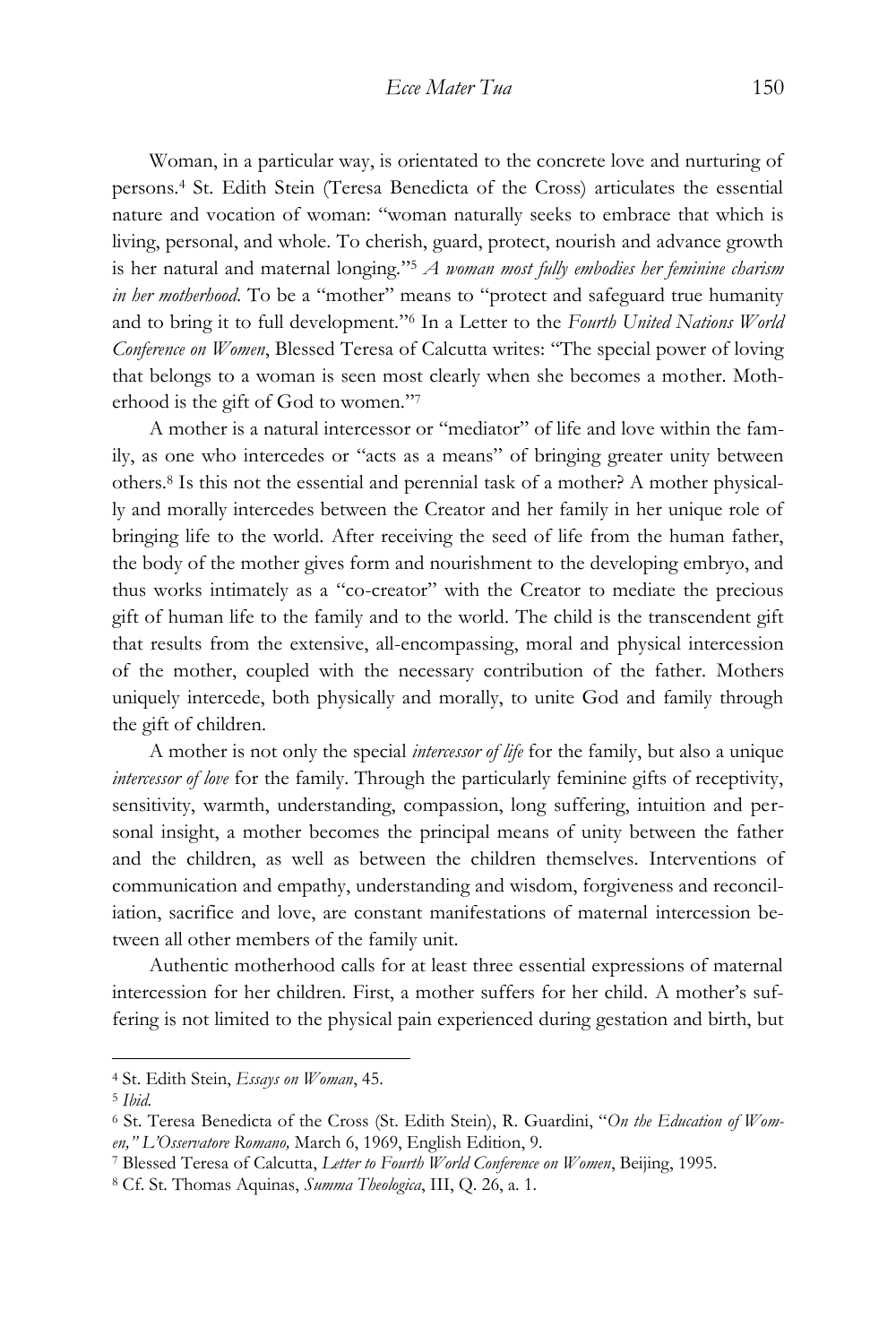also the profound "suffering of the heart" experienced throughout her child's life, as the mother compassionately shares in the trials and tragedies that constitute a part of the life of every child. Secondly, a mother nourishes her child. The proper nourishing of a child extends far beyond the physical realm. A mother not only provides food and nutrition to her offspring from the moment of conception through gestation and birth, but far beyond this throughout the years of childhood and adolescence—offering the child the fundamental emotional, psychological, educational, and spiritual formation in the greatest and most complete manner of personal development possible. Thirdly, a mother "pleads" or intercedes for the well-being of her child. These maternal acts of advocacy first begin within the home, and then extend out into society as the child gradually enters the larger world. They are manifested in a variety of ways throughout the life of the child, which include interceding for the best needs of the child at school, in social settings, in the areas of music, sports, and other cultural activities. A mother's advocacy for her child often includes aspects of protection and defense as the process of entrance into society can typically entail dangers and difficulties.

All these are expressions of the loving and sacrificial intercession of a mother. Is it any wonder that motherhood may be the most universally cherished vocation in the natural order, and that many a child, regardless of age, have ended their earthly life with the word, "mother" on their lips? It is for these reasons and more that the papal documents have referred to the mother as the "heart" of the family, and as such "she may and ought to claim for herself the chief place in love." 9

### **II. Mary, Mother of the Holy Family**

It is a wonderment of nature that "a creature should give birth to her Creator." <sup>10</sup> This liturgical antiphon reflects the mystery of Mary, who through her free consent to the sublime vocation of motherhood interceded in life and in love in order to bring forth the most exalted child, and thus most exalted family, in human history.

As is the case with every mother, Mary plays an irreplaceable role by consenting to bring life into what will become her family. Conceived "full of grace" through the foreseen merits of the future Redeemer and the sanctifying indwelling of the Holy Spirit,<sup>11</sup> the young virgin of Nazareth is providentially made ready to become the most important mother of the human race. Still, Mary's "let it be done" constituted an entirely free, active, and feminine "yes" to the heavenly Father's

<sup>9</sup> Cf. for example, Pius XI, *Casti Connubii*, December 31, 1930, 27.

<sup>10</sup> Cf. Liturgical Antiphon, *Alma Redemptoris Mater*.

<sup>11</sup> Bl. Pius IX, *Ineffabilis Deus*, Dec. 8, 1854; *Lumen Gentium* 56.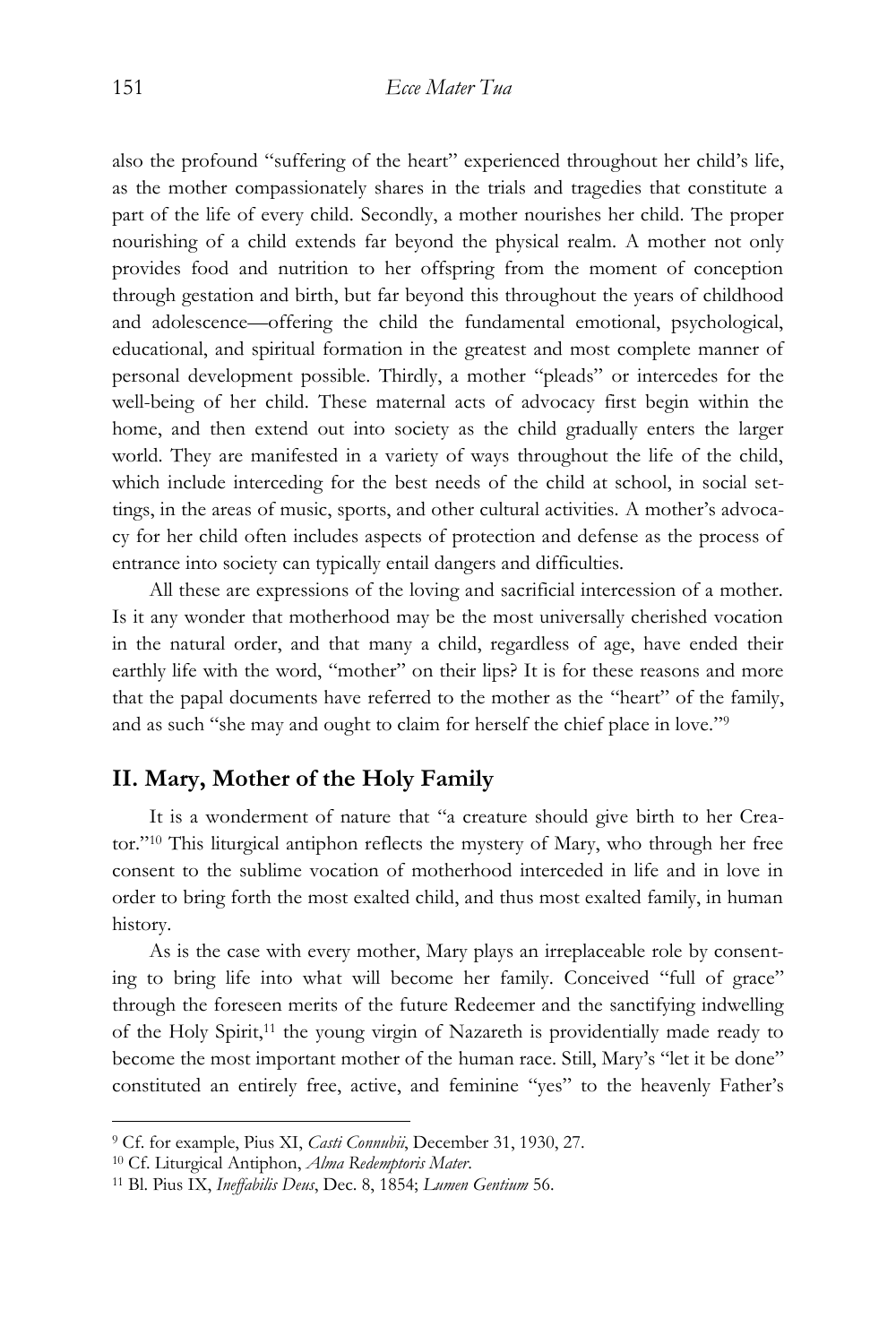mission of motherhood: "Be it done to me according to your word"(Lk. 1:38).<sup>12</sup> With this free cooperation to the plan of God "as mother," Mary brings the world its Redeemer and merits the title above all her other titles, "Mother of God," 13 which contains within it the essence and vocation of her supreme motherhood.

As well as consenting to become a motherly intercessor of life in giving birth to Jesus, Mary also performs her duty as an intercessor of love within the Holy Family. It is Mary that will intercede between Joseph, her chaste virginal husband, and Jesus, her child, within the natural familial flow of love between father and child. Mary will mediate in the fulfilling of the usual motherly acts as *heart of the Holy Family*. We see this, for example, at the finding of Jesus at the temple when, after three days of parental suffering and searching (cf. Lk. 2:46-51), it is Mary who intercedes by speaking to the young Jesus on behalf of herself and Joseph: "Son, why have you treated us so? Behold, your father and I have been looking for you anxiously" (Lk 2:48).

Mary also fulfilled the innumerable acts of small, intercessory tasks in fidelity to her vocation as mother. Pope Francis describes here:

> How did Mary live this faith? She lived it out in the simplicity of the thousand daily tasks and worries of every mother, such as providing food, clothing, caring for the house …. It was precisely Our Lady's normal life which served as the basis for the unique relationship and profound dialogue which unfolded between her and God, between her and her Son.<sup>14</sup>

## **III. Our Lady, Spiritual Mother in the Family of God**

In ways both sublime and ordinary, Mary fulfills her providential role as the motherly intercessor of life and love within the extraordinary designs of the Holy Family. Yet her motherhood within the Holy Family would extend, due to the universal redemptive mission of her Son, to include the entirety of God's Family, and indeed to all peoples. In *Evangelii Gaudium*, Pope Francis refers to Mary's motherhood both domestically and universally as a "mother of all":

> Mary was able to turn a stable into a home for Jesus, with poor swaddling clothes and an abundance of love. She is the handmaid of the Father who sings his praises. She is the friend who is ever concerned that wine not be lacking in our lives. She is the

<sup>12</sup> *Lumen Gentium*, 56.

<sup>13</sup> Council of Ephesus, 431.

<sup>14</sup> Pope Francis, *General Audience,* October 23, 2013.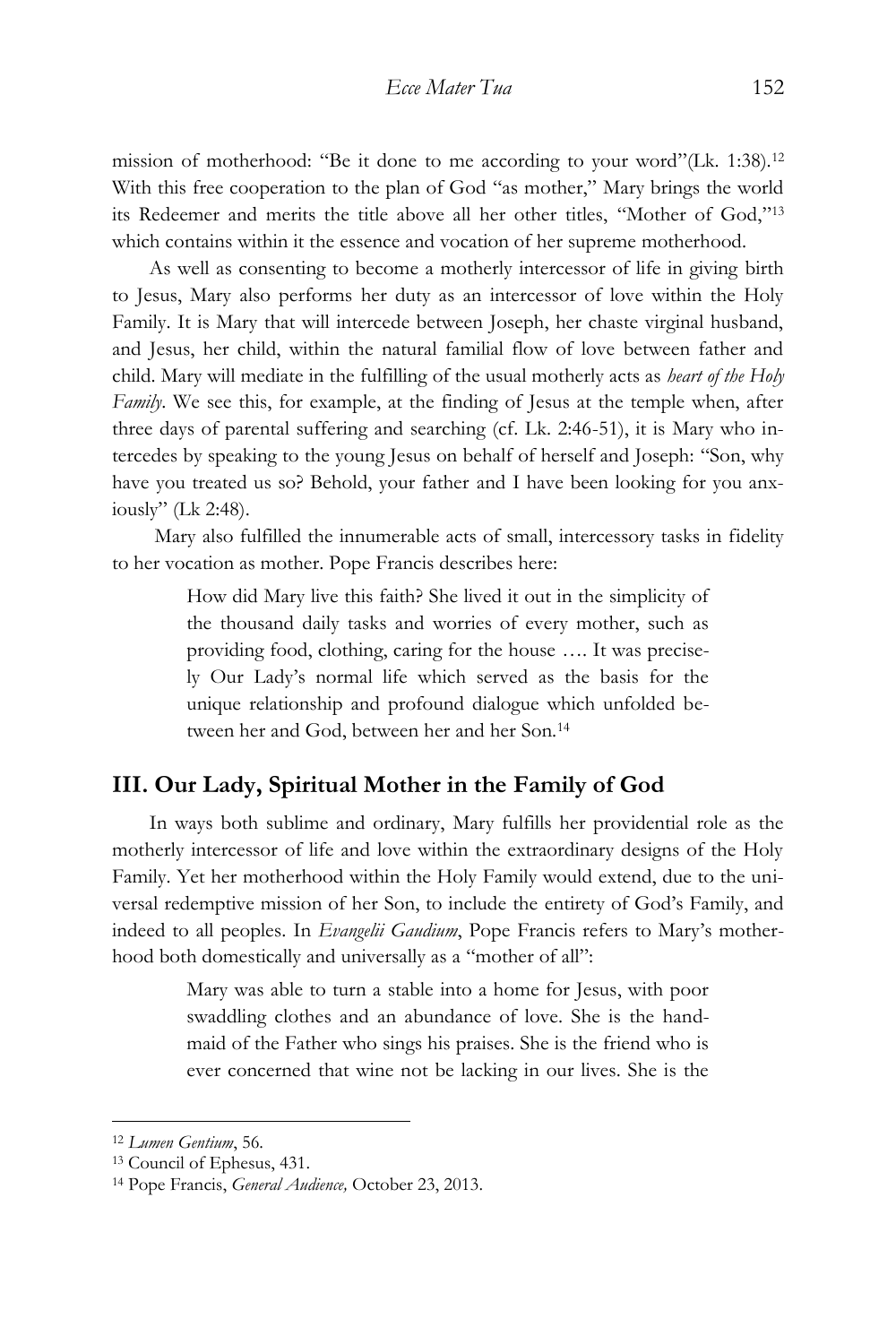woman whose heart was pierced by a sword and who understands all our pain. As mother of all, she is a sign of hope for peoples suffering the birth pangs of justice. She is the missionary who draws near to us and accompanies us throughout life, opening our hearts to faith by her maternal love. As a true mother, she walks at our side, she shares our struggles and she constantly surrounds us with God's love (EG 286).

It is sometimes perceived that the traditional titles attributed to Mary's motherly intercession came solely as a result of speculative theology, rather than being founded in the Word of God.<sup>15</sup> But in fact, the titles of maternal intercession used by the papal magisterium have their solid basis in both Scripture and apostolic Tradition, as properly interpreted by the Church's magisterium. *Dei Verbum* reminds us that Tradition makes progress in the Church through a legitimate development of doctrine under the guidance of the Holy Spirit.<sup>16</sup> Let us therefore examine a synthesized New Testament chronology of the gradual revelation of the Mother of Jesus from the Annunciation just discussed, until the establishment of Mary by the crucified Jesus as "mother of us all," <sup>17</sup> and the legitimate Marian titles and roles that organically develop and come to light from their doctrinal seeds found in Scripture and apostolic Tradition. For Mary's consent to the mission of redemption at the Annunciation will remain unbroken, up to and including her historic participation in the sacrifice of Jesus at Calvary.<sup>18</sup>

The mother who gave physical birth to Jesus, also gave spiritual birth to his Body, the Church. Jesus Christ is the "head of the body, the Church" (Col 1:18). Therefore at the Annunciation, Mary's fiat led not only to the physical conception of Jesus, Head of the body, but also to the *spiritual conception of his mystical body*, to which belong all the followers of Christ, and through the Church, all believers. St. Augustine tells us: "She is really Mother of the members who we are, because she cooperated by charity so that there might be born in the Church believers, of whom he is the Head." <sup>19</sup> St. John Paul II further explains: "Since she gave birth to Christ, the Head of the Mystical Body, she also had to have given birth to all the members of that one Body. Therefore, 'Mary embraces each and every one in the Church, and embraces each and every one *through* the Church'." 20

<sup>15</sup> For example, titles already used by the papal magisterium for Our Lady's intercession, including "Queen," "Mediatrix of all graces," "Co-redemptrix," and "Reparatrix." <sup>16</sup> Cf. *Dei Verbum*, 9, 10.

<sup>17</sup> Pope Francis, "Prayer of Entrustment to Mary*,*" October 13, 2013.

<sup>18</sup> Cf. *Lumen Gentium*, 58.

<sup>19</sup> St. Augustine, *De Sancta Virginitate,* 6, 6; cf. St. Pius X, *Ad Diem Ilum*, 1904.

<sup>20</sup> St. John Paul II, *Allocution at Fatima,* May 12, 1991; *Redemptoris Mater,* 47.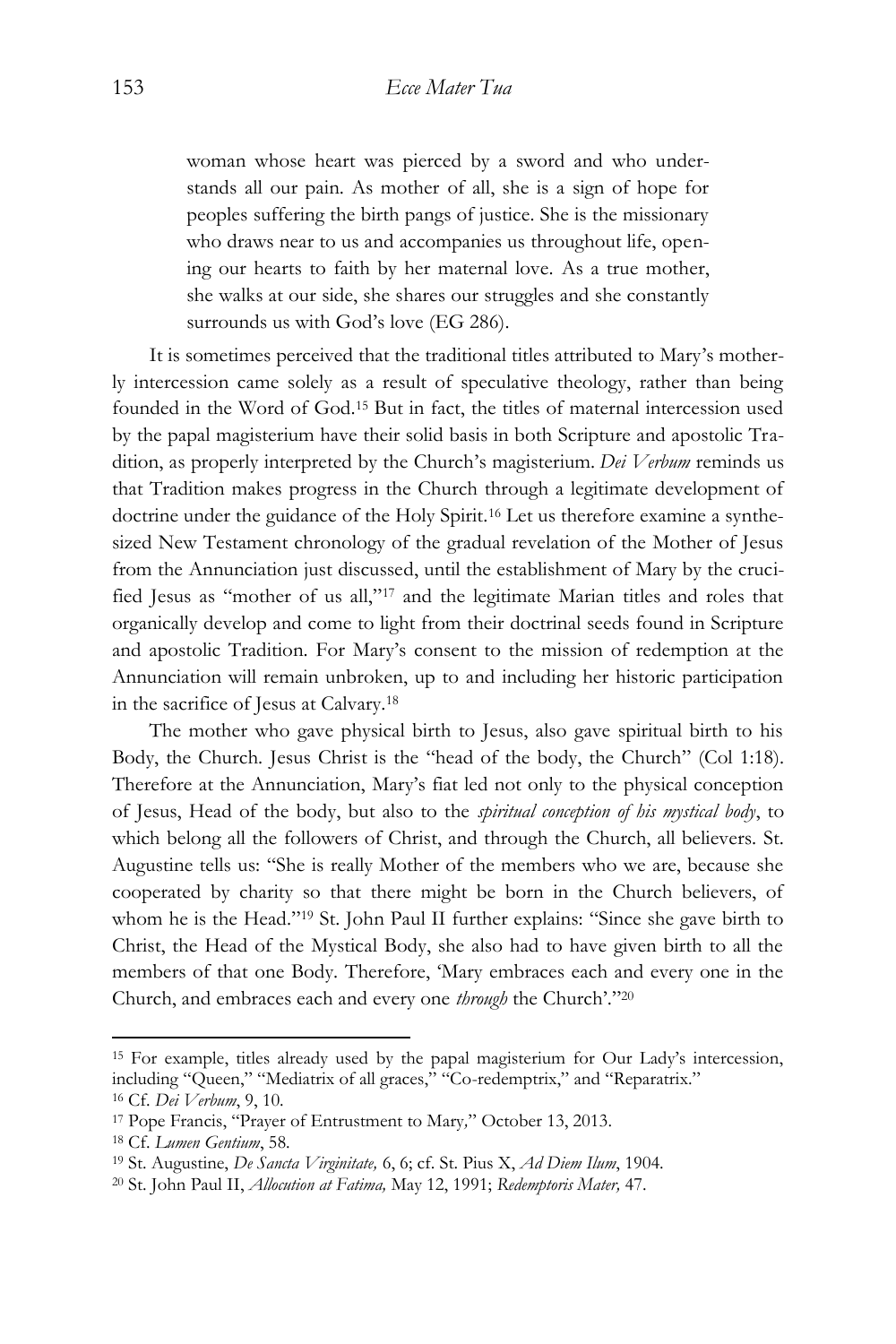Within the profound mystery of the Word becoming flesh through her divine motherhood, Mary gave to Jesus the human "instrument" of redemption, which is his body, for "we have been sanctified by the offering of the body of Jesus Christ, once for all" (Heb 10:10). The Immaculate Virgin uniquely cooperated in the mystery of Redemption, not only by giving birth to the Redeemer and providing him with the bodily instrument of the redemption, but also in virtue of her unparalleled suffering with her Son throughout the entire mission of redemption.<sup>21</sup> Insofar as Mary, as Mother of God, gave birth to the "Redeemer of man,"<sup>22</sup> she is already legitimately referred to as the human "Co-redemptrix" ("the woman with the Redeemer"), as her consent gave the Redeemer his body and consequently his human nature through which he redeems the world—a contribution to the work of redemption unparalleled by any other creature.<sup>23</sup>

Through her historic intercession at the Annunciation, Mary also mediates the "one Mediator" (cf. 1 Tim 2:5) into human history. She acts as a human "mediatrix," <sup>24</sup> as she uniquely intercedes as a mother to bring Jesus Christ into the human race. Mary's intercessory role as mother does not obscure or compete with the one mediation of Jesus Christ upon which Mary's secondary mediation is entirely subordinate and dependent,<sup>25</sup> but her maternal cooperation with God's plan of the Incarnation is precisely what made the redeeming mission of the one Mediator possible*.* Once again, it is *Mary, the Mediatrix who mediated the one Mediator to us.* Moreover, since Jesus is the source and author of all graces, Mary, in virtue of this first great act of motherly intercession, is already properly invoked in the Church and by at least ten modern popes as the *Mediatrix of all graces*. 26

The Fathers of the Church captured the doctrine of Spiritual Maternity in the patristic concept of the "New Eve." As the first Eve or "Mother of the Living"<sup>27</sup> was instrumental with the first Adam in the loss of grace for the human family, so too Mary as the "New Eve" or "New Mother of the Living" was instrumental with Jesus, the "New Adam," <sup>28</sup> in the restoration of grace for the humanity.<sup>29</sup> Within the

<sup>21</sup> Cf. *Lumen Gentium*, 58.

<sup>22</sup> Cf. St. John Paul II, *Redemptor Hominis*, 1.

<sup>23</sup> Cf. Heb 10:10, which speaks of "the offering of the *body* of Jesus Christ once for all."

<sup>24</sup> *Lumen Gentium,* 62.

<sup>25</sup> Cf. *Lumen Gentium*, 60, 61.

<sup>26</sup> Cf. For example of most recent usage by a pope, cf. Pope Benedict XVI, use of "*Mediatrix omnium gratiarum," Letter for World Day of the Sick at the Shrine of Our Lady of Altötting, Germany,* Feb. 11, 2013.For documentation of the popes of the last three centuries, cf. A. Apollonio,F.I., "Mary, Mediatrix of all Graces" *in Mariology: A Guide For Priests, Deacons, Seminarians, and Consecrated Persons,* 444-464.

<sup>27</sup> Genesis 3:20.

<sup>28</sup> Cf. 1 Cor 15:22, 45; Rom 5:12, 21.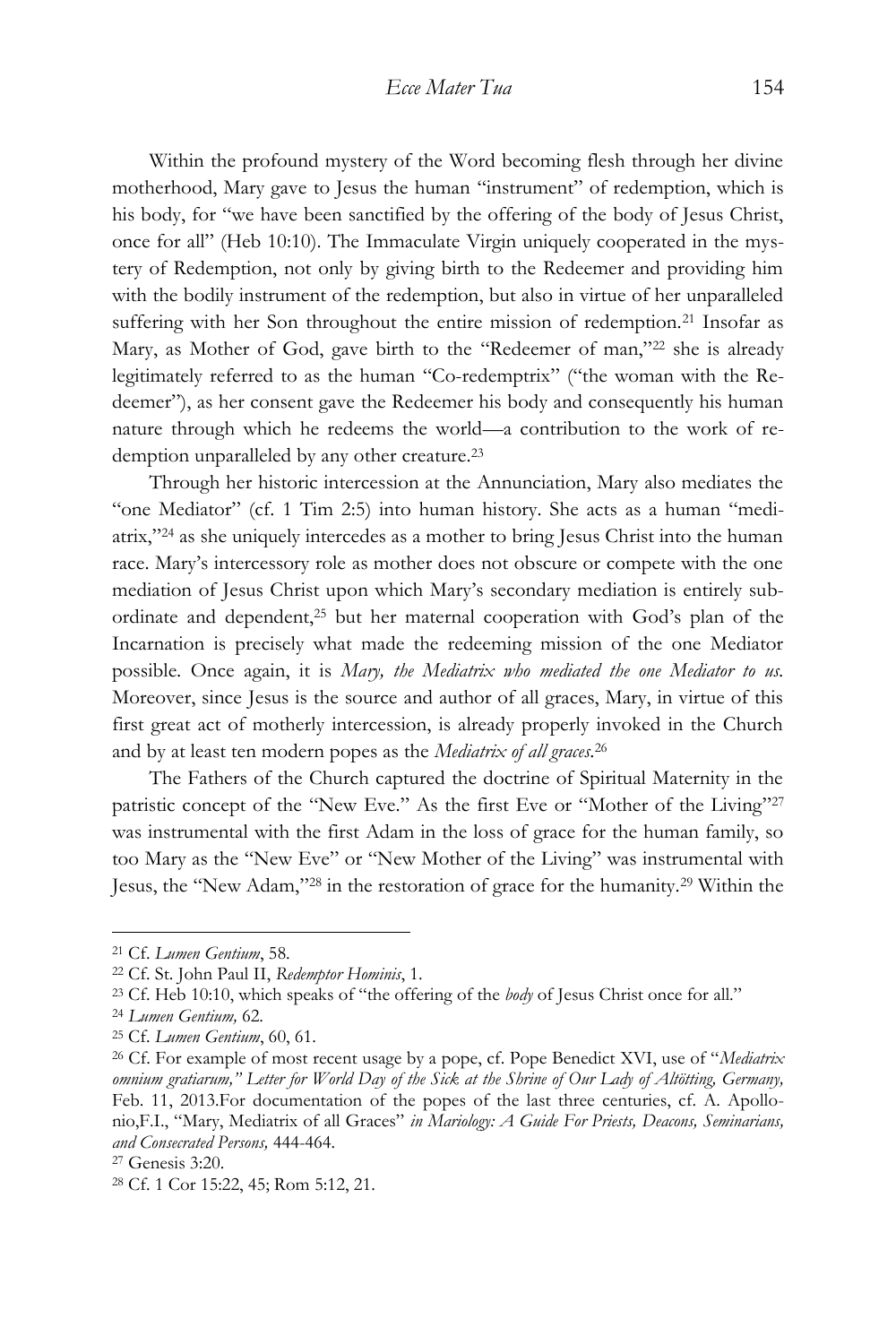New Eve model, the Fathers captured the truth of Mary's spiritual maternity in a simple though essential formulation, which include dimensions of spiritual motherhood, mediation, and coredemption. Early Church testimony to her intercession is exemplified in St. Irenaeus's second century teaching that Mary is the "cause of salvation for herself and the whole human race;"<sup>30</sup> as well as in the famous maxim of St. Jerome: "Death through Eve, Life through Mary." 31

When Mary visits Elizabeth (Lk 1:39-56), she is the pregnant mother who physically "mediates" the unborn Christ into the presence of Elizabeth and the unborn Baptist—a physical intercession which in turn leads to two events of grace: the pre-sanctification of John in the womb and the prophesying of Elizabeth by the Holy Spirit (cf. Lk 1:41-42). At the Presentation of the infant Jesus (Lk 2:21-38), Simeon identifies Jesus as the "sign of contradiction," but also testifies to the coredemptive role of Mary—the woman who will suffer with the Redeemer: "and a sword shall pierce through your own heart, too" (Lk 2:35) so that the "secret thoughts" of the redemption may laid bare.

The Wedding at Cana (Jn 2:1-10) dynamically reveals the role of the motherly Mediatrix as Mary knowingly and willingly intercedes for the grace of the first public miracle. As St. John Paul II comments of the Cana event: "She acts as a mediatrix, not as an outsider, but in her position as mother." <sup>32</sup> The Cana event further discloses Mary's motherly role as "Advocate," as one who speaks on behalf of humanity before the throne of her Son, Christ the King. At the wedding feast, Mary advocates for the newly married couple in what constitutes an unequivocal biblical example of Marian intercession. The fact that the wedding couple is not known to be disciples of Jesus indicates the universality of her role as humanity's advocate that her maternal intercession reaches beyond the limits of Christianity, and extends to the universal needs of all mankind.<sup>33</sup>

It is only at Calvary, at the summit of the historic event of redemption, that Mary's Spiritual motherhood is fully established and declared. Pope Francis expounds:

> On the cross, when Jesus endured in his own flesh the dramatic encounter of the sin of the world and God's mercy, he could feel at his feet the consoling presence of his mother and his friend. At that crucial moment, before fully accomplishing the work which his Father had entrusted to him, Jesus said to Mary:

<sup>29</sup> Cf. St. Irenaeus, *Ad Haer III*, 22, 4, PG 7, 959; LG 56.

<sup>30</sup> St. Irenaeus, *Ad Haer III*, 22, 4. PG 7, 959.

<sup>31</sup> St. Jerome, *Epist. 22, 21*; PL 22, 408. Cf. *Lumen Gentium*, 56.

<sup>32</sup> St. John Paul II, *Redemptoris Mater*, 21

<sup>33</sup> Cf. St. John Paul II, *Redemptoris Mater*, 21.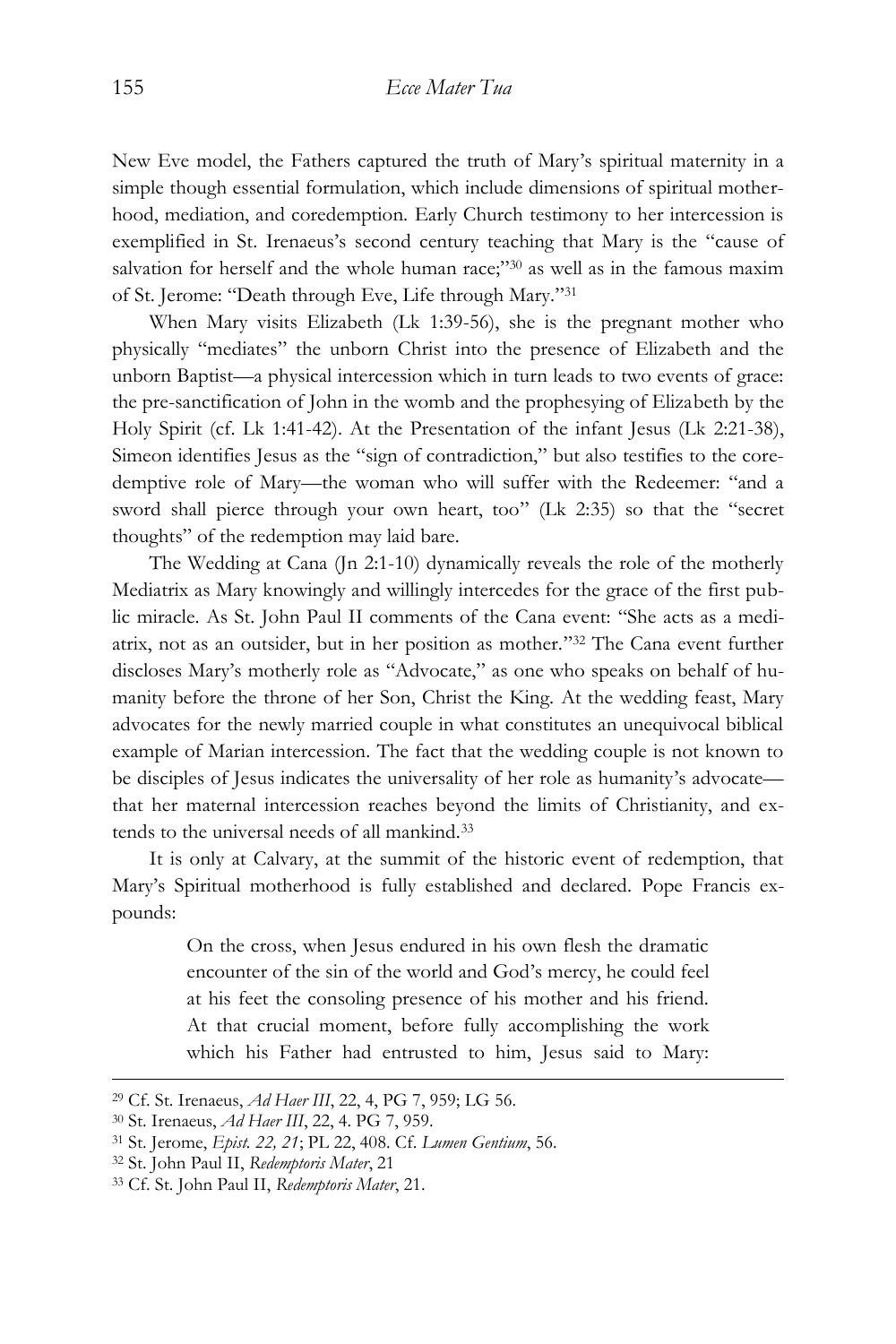"Woman, here is your son." Then he said to his beloved friend: "Here is your mother" (Jn 19:26-27). These words of the dying Jesus are not chiefly the expression of his devotion and concern for his mother; rather, they are a revelatory formula which manifests the mystery of a special saving mission. Jesus left us his mother to be our mother*.* Only after doing so did Jesus know that "all was now finished" (Jn 19:28). At the foot of the cross, at the supreme hour of the new creation, Christ led us to Mary. He brought us to her because he did not want us to journey without a mother, and our people read in this maternal image all the mysteries of the Gospel (EG 285).

In union with the Redeemer at Golgotha, it is the Mother who uniquely shares in the work of redemption by "sharing the intensity of his suffering" in her mother's heart. As *Lumen Gentium* expounds:

> Thus the Blessed Virgin advanced in her pilgrimage of faith, and faithfully persevered in union with her Son unto the cross, where she stood, in keeping with the divine plan, enduring with her only begotten Son the intensity of his suffering, associated herself with his sacrifices in her mother's heart, and lovingly consenting to the immolation of this victim born of her (LG 58).

Once again, the single term from the Church's tradition that best encapsulates Mary's role as Spiritual Mother within the work of redemption is the title, "Coredemptrix." The Marian title of Co-redemptrix, which was explicitly used six times by St. John Paul II, three times by Pius XI, and three times by Vatican congregations under the pontificate of St. Pius  $X$ <sup>34</sup> never places Mary on a level of equality with Jesus Christ, the only divine Redeemer of humanity. It refers, rather, to the unique cooperation of this woman and mother "with Jesus" in the redemptive mission—the dimension of her spiritual maternity in the order of suffering.

At Golgotha, Mary is, in words of St. John Paul II, "spiritually crucified with her crucified son." <sup>35</sup> Yet, as the *Totus Tuus* Pope continues, "her roles as Coredemptrix did not cease with the glorification of her son." <sup>36</sup> In virtue of her unparalleled role in the *obtaining* of the graces of redemption with Jesus, she is conse-

<sup>34</sup> For the pontificate of St. Pius X: Congregation of Rites, AAS, 1, 1908, Holy Office, 409; AAS 5, 1913, 364; Holy Office, AAS, 6, 1914, 108. For Pius XI: L.R., 1; *Audience*, Dec. 1, 1933, L.R., 1; *Audience*, March 25, 1934, L.R., 1; *Audience*, April 29, 1935. For St. John Paul II: *Audience*, Sept. 8, 1982; Audience, Nov. 4, 1984, L.R., 1; *Audience*, March 11, 1985, L.R., 7; *Homily*, Jan. 31, 1985; *Audience*, April 9, 1985, L.R., 12; *Audience*, March 24, 1990.

<sup>35</sup> St. John Paul II, *Homily at Guayaquil, Ecuador,* Jan. 31, 1985.

<sup>36</sup> *Ibid*.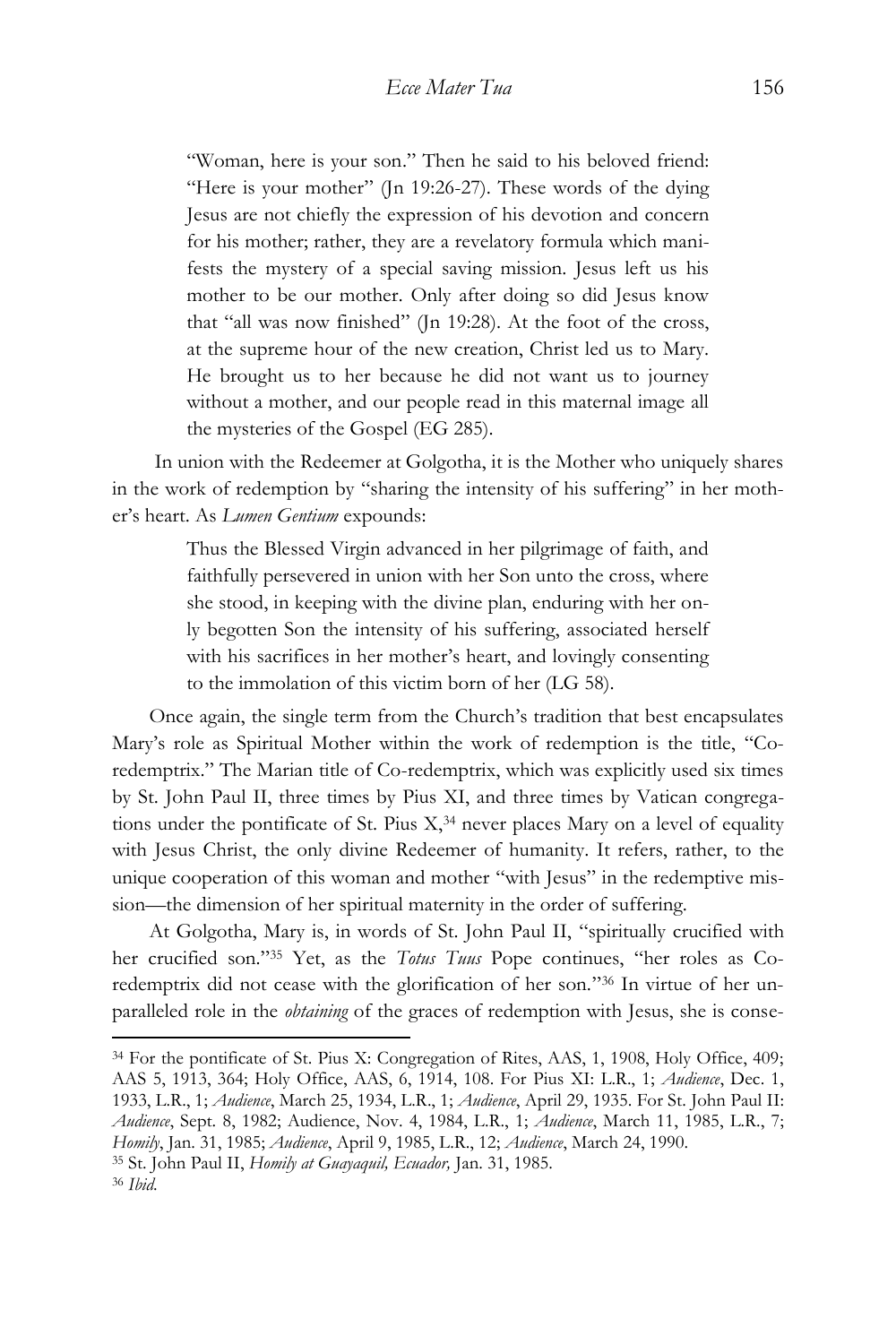quently proclaimed by the crucified Jesus as the spiritual Mother of all peoples, whose task it is now to *dispense* the graces of redemption as the Mediatrix of all graces." 37

Mary's spiritual maternity actively continues in the distribution of the graces of redemption, precisely as the Mediatrix of all graces and as Advocate for humanity. Mary's role as the Mediatrix of all graces has been officially taught by most every pope of the last three centuries, from Benedict XIV in the 18<sup>th</sup> century to Pope Benedict XVI.<sup>38</sup> Her mediation of grace is, again, an outward expression and practice of her spiritual maternity, as St. John Paul II explicates this key point: "Recognition of her role as mediatrix is moreover implicit in the expression, 'our Mother,' which presents the doctrine of Marian mediation by putting the accent on her motherhood." <sup>39</sup> The expression "our Mother," contains within itself the truth and the role of Mary as Mediatrix of all graces obtained at Calvary.

In the days before Pentecost (Cf. Acts 1:14), Mary is there, interceding as a motherly advocate on behalf of the infant church for the Holy Spirit to descend. In the same way, for a New Evangelization to be fully effective, the Church must again utilize Mary as the human Advocate, to implore the Holy Spirit, the divine Advocate, *to descend in our time* in order to guide and sanctify our efforts to spread the Gospel of Jesus today. Pope Francis points out that Mary's advocacy to the Spirit thus made possible the first evangelization: "With the Holy Spirit, Mary is always present in the midst of the people. She joined the disciples in praying for the coming of the Holy Spirit (Acts 1:14) and thus made possible the missionary outburst which took place at Pentecost (EG 284)."

Moreover, Pope Francis describes how Mary's ongoing Advocacy for her earthly children is witnessed throughout the world's Marian shrines, inclusive of her most tender and maternal self-identification as Our Lady of Guadalupe:

> Through her many titles, often linked to her shrines, Mary shares the history of each people which has received the Gospel and she becomes a part of their historic identity. Many Christian parents ask that their children be baptized in a Marian shrine, as a sign of their faith in her motherhood which brings forth new children for God. There, in these many shrines, we can see how Mary brings together her children who with great effort come as pilgrims to see her and to be seen by her. Here they find strength

<sup>37</sup> Cf. St. Pius X, *Ad Diem Illum*, 1904. *Lumen Gentium*, 57; *Lumen Gentium*, 62.

<sup>38</sup> For a listing of papal references of "Mediatrix of all graces" from Pope Benedict XIV to Pope Benedict XVI, cf. , A. Apollonio, "Mary, Mediatrix of all Graces*"* in *Mariology: A Guide For Priests, Deacons, Seminarians and Consecrated Persons*, 444-464.

<sup>39</sup> St. John Paul II, "Mary, Mediatrix*," General Audience*, October 1, 1997.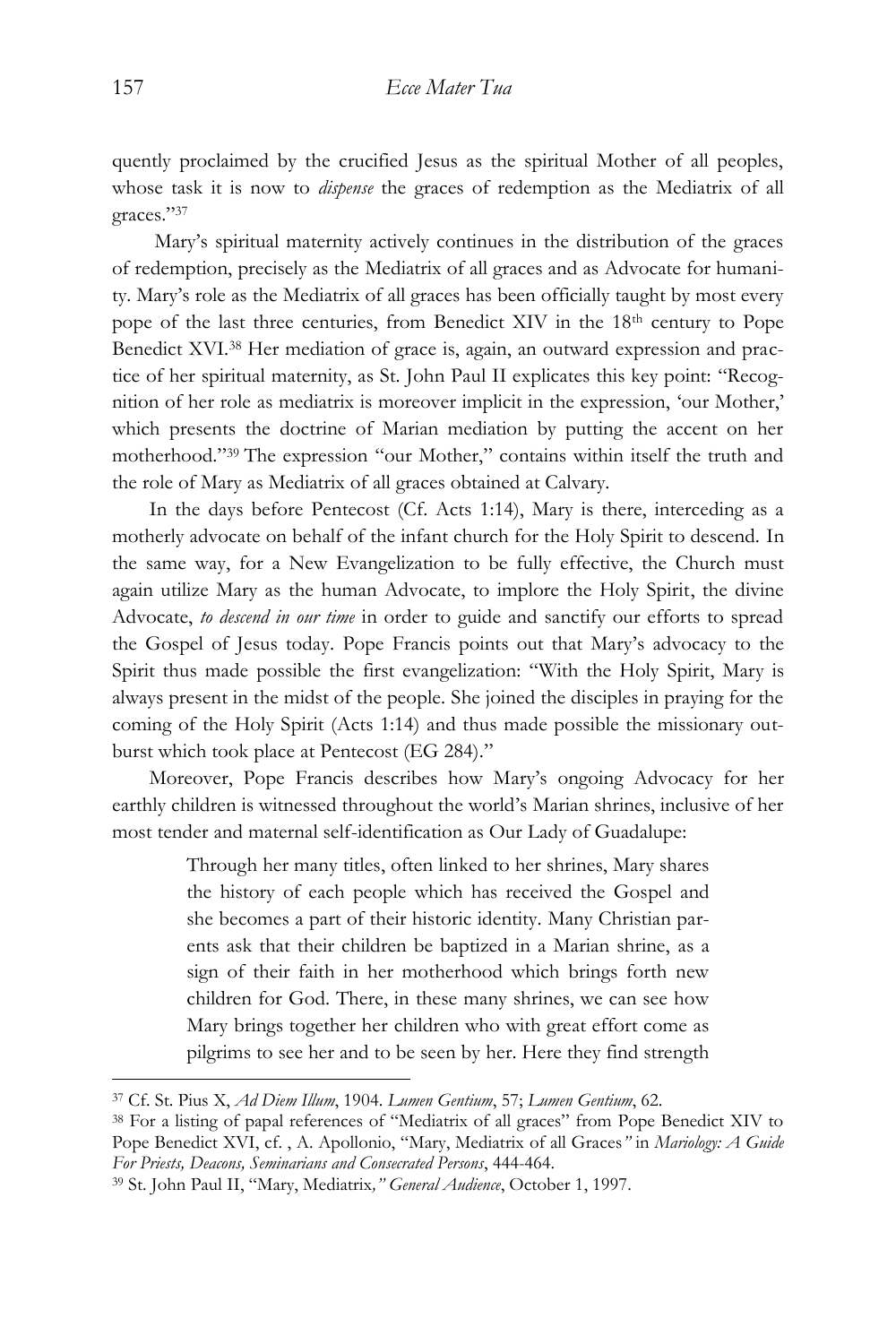from God to bear the weariness and the suffering in their lives. As she did with Juan Diego, Mary offers them maternal comfort and love, and whispers in their ear: "Let your heart not be troubled …. Am I not here, who am your Mother?" (EG 286).

Finally, the New Testament testimony to Spiritual Maternity exposes its spiritually protective character as the *Woman-Mother* in the Book of Revelation (Rev 12:17). Here the Woman "clothed with the sun" and 'crowned with twelve stars" courageously advocates for the Church, who makes up the "rest of her offspring" under attack by the Dragon. Again, Pope Francis confirms: "The Lord did not want to leave the Church without this icon of womanhood. Mary, who brought him into the world with great faith, also accompanies 'the rest of her offspring,' those who keep the commandments of God and bear testimony to Jesus (Rev 12:17) (EG 285)."

Throughout the New Testament, therefore, the spiritual maternity of Mary is gradually unveiled and dynamically put into practice on behalf of God's people. We see the same spiritual battle for souls revealed in the Book of Revelation— the cosmic confrontation between the Queen-Advocate and the Dragon-Adversary raging in full intensity today. It is a battle for families, for society, and for the Church, and it presently calls for the strongest possible advocacy by the world's Spiritual Mother.

### **IV. The Signs of Our Time and the World's Mother**

 $\overline{a}$ 

*Gaudium et Spes* reminds us that "at all times the Church carries the responsibility of reading the signs of the time and of interpreting them in the light of the Gospel, if it is to carry out its task" (GS, 4). What, then, constitute the contemporary signs of the times, and what are their ramifications for the domestic family, the family of the Church, and the entire human family?

On the domestic spectrum of human society, the family seems to be facing some of its most severe threats, particularly in the areas of marriage stability; sexual and bio-ethical morality; and proper care for women, children, and the elderly.<sup>40</sup> Even from the pope who perennially exhorted the Church to "be not afraid," St.

<sup>40</sup> For example, abortion (presently approximated at 42 million annually); unprecedented divorce, contraception, abuse of women and children, human trafficking of women and minors; large scale loss of Christian faith, particularly among youth; a decrease in respect for the elderly, and an increase in euthanasia. For the soaring increase of Euthanasia, particularly in the Netherlands and Belgium, cf. www.lifesitenews.com, June 27, 2011, September 24, 2013; also for current statistics, cf. www.euthanasia.com.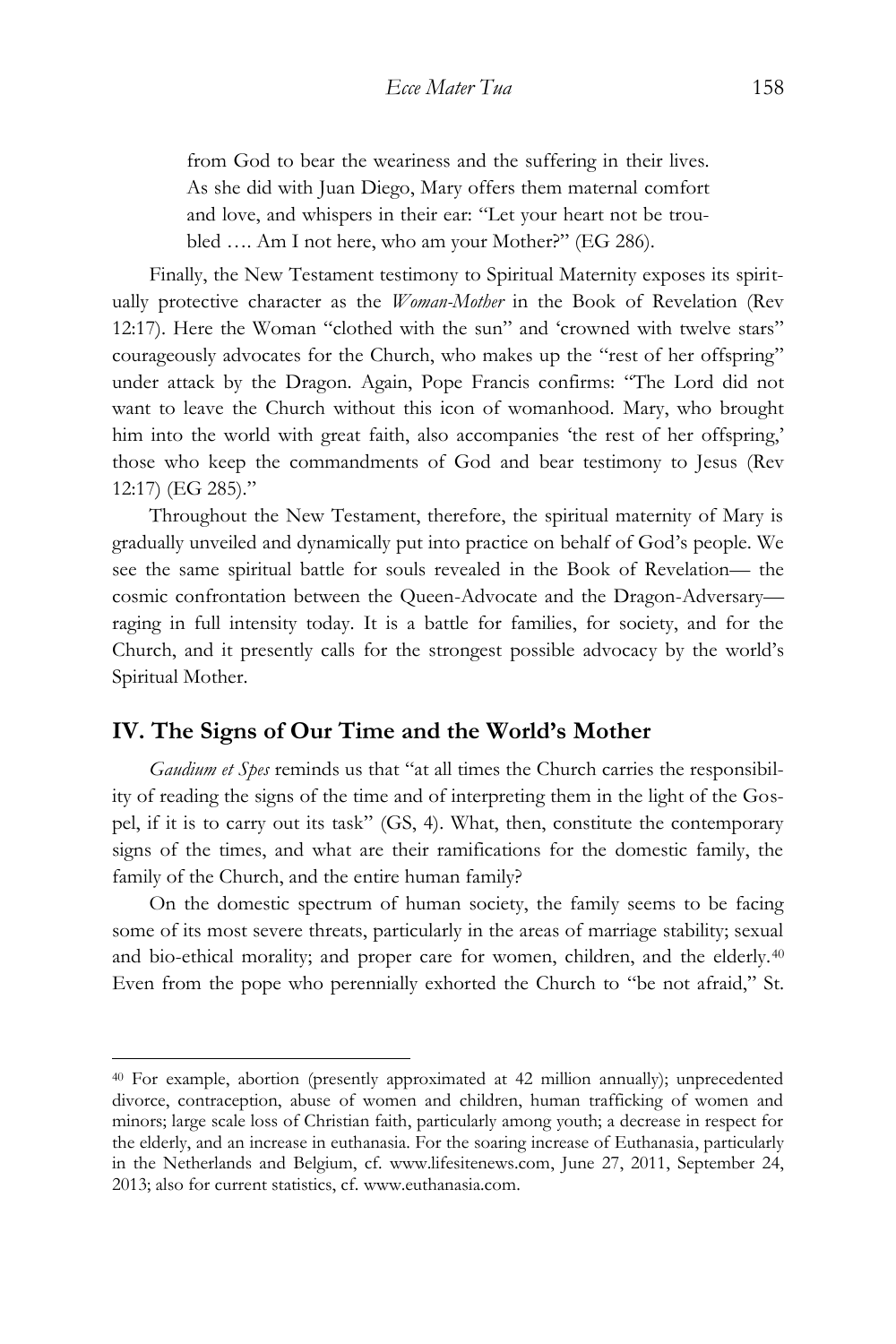John Paul II openly acknowledges his concern regarding the present state of family life:

> A similar need for commitment and prayer arises in relation to another critical contemporary issue: *the family*, the primary cell of society, increasingly menaced by forces of disintegration on both the ideological and practical planes, so to make us fear for the future of this fundamental institution, and with it, the future of society as a whole.<sup>41</sup>

On the global front, the present nuclear capacity of several countries, along with its exponential power for the destructions of entire regions and even nations, stands as a most serious global challenge unique to our times. As Cardinal Ratzinger remarked: "Today the prospect that the world might be reduced to ashes by a sea of fire no longer seems pure fantasy: man himself, with his inventions, has forged the flaming sword." 42

Violent geo-political conflicts are ongoing in Palestine, Israel, Russia, the Ukraine, Crimea, Syria, Iraq, and Libya. World hunger is increasing, with one out of every seven persons going to bed hungry.<sup>43</sup> The false ideologies of "new atheism," western materialism, and secular humanism, are all on the rise. A dramatic increase of Christian persecution is taking worldwide particularly in Iraq, Syria, Sudan, and Nigeria. Singularly concerning is the newly assembled terrorist group "ISIS" (Islamic State of Iraq and Syria) which is initiating extreme forms of Christian persecution (as well as to other ethnic minorities) in shocking forms which manifest its clearly diabolical origin.<sup>44</sup>

*What can the Church do in the midst of these seemingly unprecedented global attacks upon the family, society, and the Church herself?*

Throughout its tradition and history, the Church as the Family of God has shown the wisdom to turn to Mary during its most dangerous and critical moments. In the early Church, Christians fled to the Mother of God for deliverance and protection during times of Christian persecution as seen in the ancient prayer, *Sub Tuum Praesidium*: "We fly to your protection, O Holy Mother of God, despise not our petitions in our necessities, but deliver us from all danger, O glorious and blessed Virgin." <sup>45</sup> At times of crisis during the late middle ages and early modern period, the Church again sought the powerful intercession of the Mother, as seen at

<sup>41</sup> St. John Paul II, *Rosarium Virginis Mariae*, 6.

<sup>42</sup> Joseph Cardinal Ratzinger, *Commentary on the Third Part of the Secret of Fatima*, June 26, 2000. <sup>43</sup> *World Health Organization Statistics on Hunger and Starvation,*2012.

<sup>44</sup> ISIS (or ISIL) forms of persecution include murder, sexual assault, crucifixion, beheading, and slavery—inclusive of women and children.

<sup>45</sup> *Sub Tuum Praesidium*, 3rd century.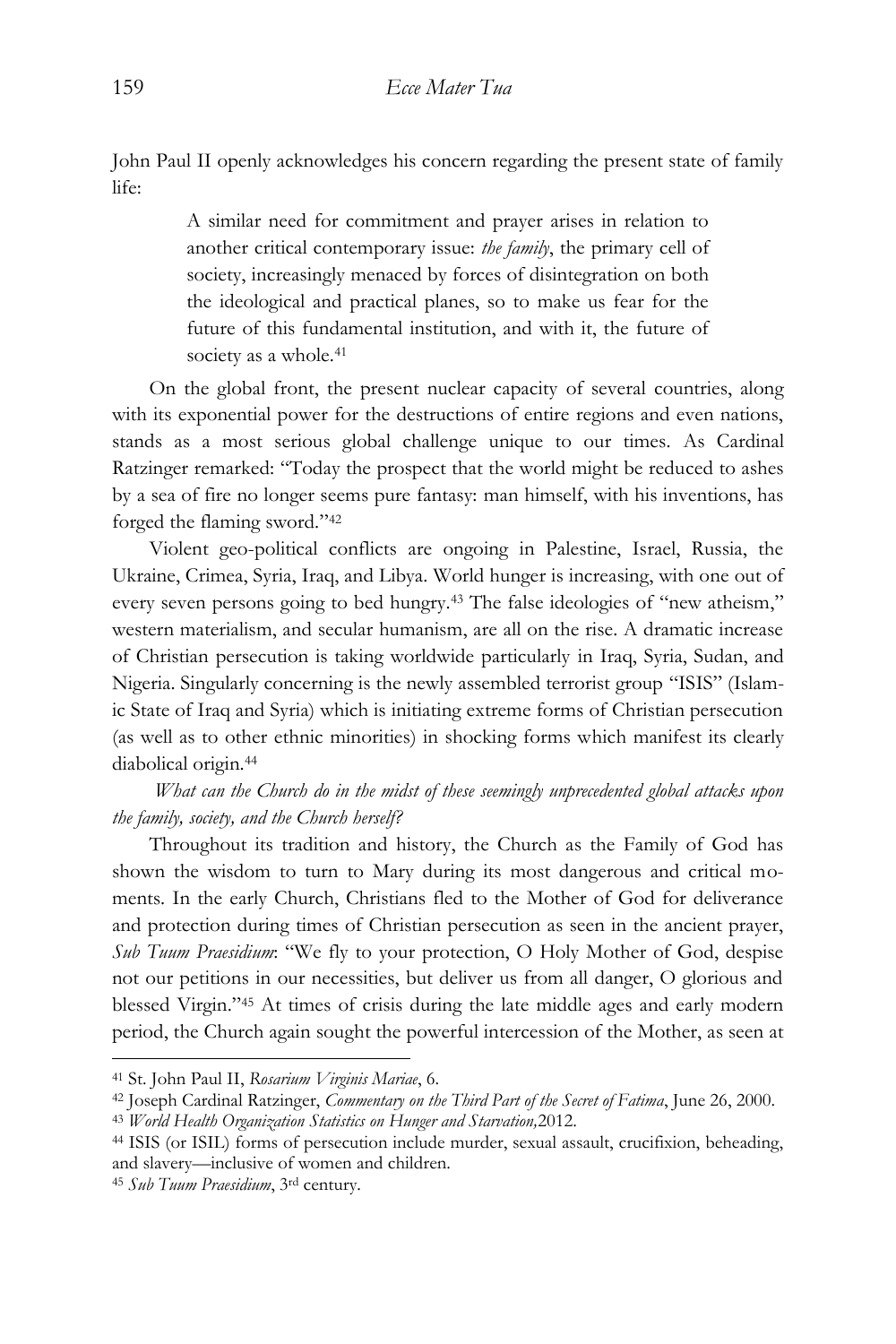the battle of Lepanto (1571) through "Our Lady of the Rosary," and the Battle of Vienna through the "Holy Name of Mary"(1683). More recently, many have acknowledged the relatively bloodless fall of the Communism in Eastern Europe and connected it to the consecration of the world to the Immaculate Heart of Mary by Pope St. John Paul II on March 25, 1984, in fulfillment of the request issued by Our Lady of Fatima.<sup>46</sup>

Again*,* at the times of its greatest historical crises, **the Church turns to Mary***.*

Is it not, once again *time now,* to follow the perennial wisdom of the Church and to definitively call upon the greatest possible intercession of the world's Spiritual Mother?

#### **V. The Solemn Definition of Mary's Spiritual Motherhood**

One hundred years ago, the renowned Belgian prelate, Desire-Joseph Cardinal Mercier, initiated a movement within the Church to support and petition for a solemn definition of Mary's Spiritual Maternity.<sup>47</sup> The previous Marian definitions of *Mother of God* (431), *Threefold Virginity* (649), *Immaculate Conception* (1854), and *Assumption* (1950), have solemnly proclaimed Mary's relationship with Jesus and her unique gifts of grace in soul and body. A fifth Marian definition would infallibly declare *Mary's relationship with us, her children—*both within God's family of the Church, and to the entire human family. From its outset, the motivation for this Marian dogma, beyond the appropriate recognition of the unparalleled role of the Mother of God as our Mother, was the firm conviction that this papal definition would bring with it *historic graces for the Church and for the world.*<sup>48</sup>

Why would a dogma proclamation of Spiritual Maternity result in a new abundance of grace for humanity? For the pope to solemnly declare our Lady's roles is to offer God the greatest possible human acknowledgement of the truth and acceptance of Mary's Spiritual Motherhood on the part of humanity, and at the same time, to request in full freedom for the maximum possible actuation of her maternal roles of intercession. While it can be said that every previous Maria dogma has led to great graces for the Church, the papal definition of Spiritual Motherhood appears particularly disposed to such an outpouring of grace. The more we freely acknowledge the providentially designed roles of our Spiritual Mother, the more she is *"free" and welcomed by us* – in conformity with God's respect for our free will—

<sup>46</sup> Cf. July 13, 1917 Message of Our Lady of Fatima.

<sup>47</sup> Initiation of the Movement for the Solemn Definition of Our Lady's Spiritual Maternity by Cardinal Mercier in April, 1915, cf. M. Hauke, *Mary, Mediatress of Grace: Mary's Mediation of Grace in the Theological and Pastoral Works of Cardinal Mercier*, Ch. I. <sup>48</sup> *Ibid*.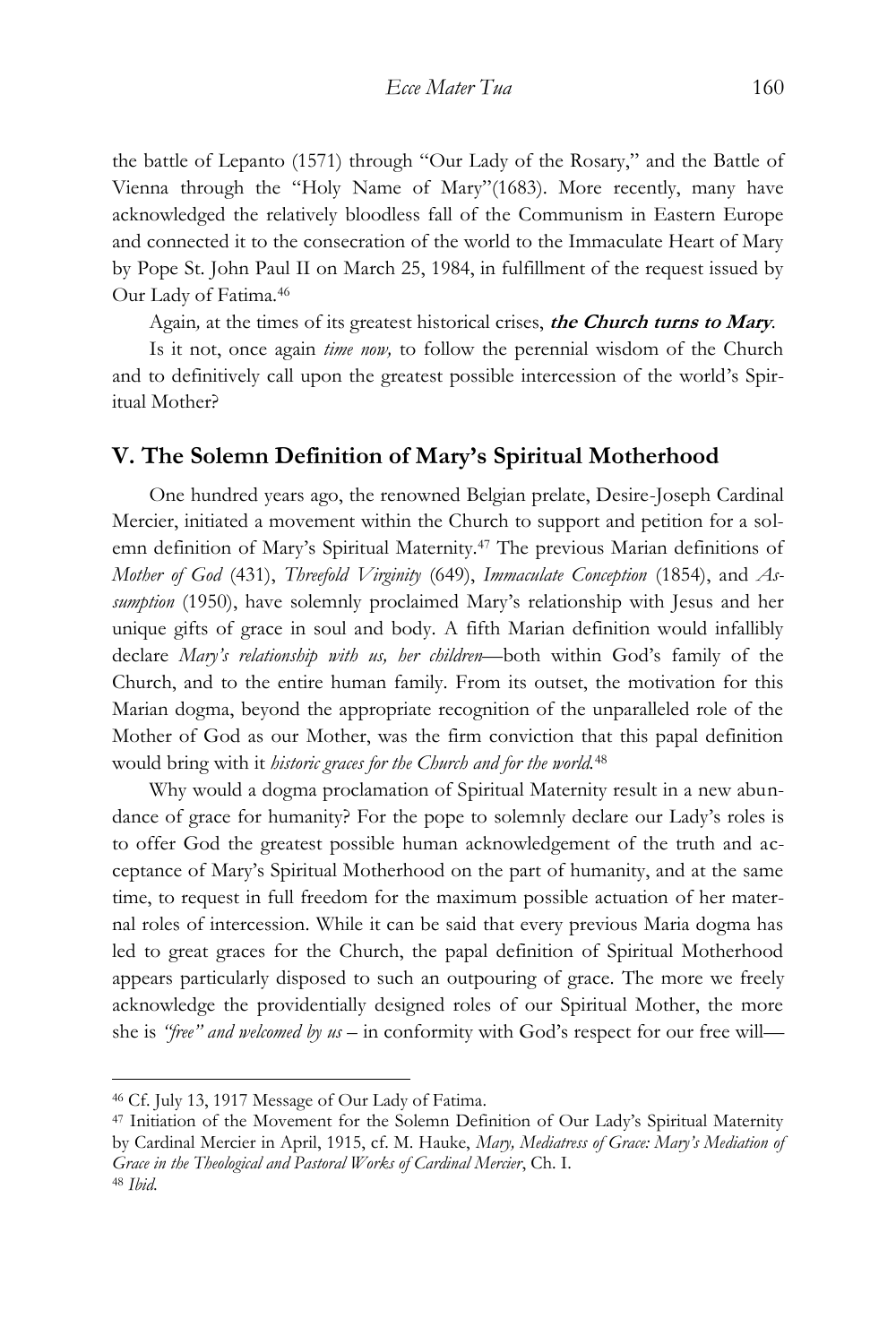to bring to full activation and power her roles of motherly intercession on our behalf. Blessed Teresa of Calcutta refers to this historic outpouring of grace as a result of this papal definition in her letter of petition for this fifth Marian dogma: "*The papal definition of Mary as Coredemptrix, Mediatrix of all graces and Advocate will bring great graces to the Church*." 49

In sum, the solemn papal definition of Mary's spiritual maternity will permit and utilize *the fullest possible exercise of Mary's motherly functions of intercession for the world.* Since 1915, over eight hundred bishops<sup>50</sup> and over seven million faithful<sup>51</sup> have petitioned the popes of the last hundred years for this dogmatic crown for Mary, as was the Catholic precedence for the last two Marian dogmas of the Immaculate Conception and the Assumption.<sup>52</sup> This should not be overlooked, especially in light of the legitimate consideration of the *sensus fidelium* in the examination of appropriate conditions for a dogmatic definition.<sup>53</sup>

In light of the foregoing, what reasonable spiritual fruit could we expect from the definition of Spiritual Maternity as a dogma? The following benefits for the family, the Church, and the world benefits could certainly be foreseen:

1) A renewal of family life and the mother's role in the family as its quintessential "heart." A definition of Spiritual Motherhood cannot but redound into a new championing of the sublime role of the motherhood in every family. A new solemn recognition of motherhood in the person of Mary would immediately result in restoring the proper reverence for the role of mother as the heart of every family, which would further result in a domestic transfusion of love and grace into the domestic church.

2) A new respect for the dignity of the human person based on the radical respect that God placed on the free cooperation of one human person, Mary, to participate in the saving work of Christ. All human persons are raised in dignity

<sup>49</sup> *Petition Letter of Bl. Teresa of Calcutta for the Fifth Marian Dogma*, August 14, 1993, cf. www.fifthmariandogma.com.

<sup>50</sup> Cardinal Mercier submitted several hundreds of bishop petitions within the first few years of the movement from 1915 to 1920. The more recent *Vox Populi Marie Mediatrici* movement records 522 bishops and 57 cardinals from 1993 to 2010, cf. www.fifthmariandogma.com.

<sup>51</sup> Over 7 million petitions from over 180 countries for this fifth Marian dogma have been submitted to the Congregation for the Doctrine of Faith, since 1995, cf. www.fifthmariandogma.com.

<sup>52</sup> Both B. Pius IX and Pius XII thanked the Christian faithful for the outpouring of the petitions for these respective Marian dogmas as a legitimate manifestation of the *sensus fidelium*; cf. *Ineffabilis* Deus,Dec. 8, 1854 and *Munificentissimus Deus*, November 1, 1950.

<sup>53</sup> Cf. John H. Newman, *The Rambler*, 1859; Ian Ker, *John Henry Newman. A Biography*, Oxford: Clarendon Press, 1988, 463-489.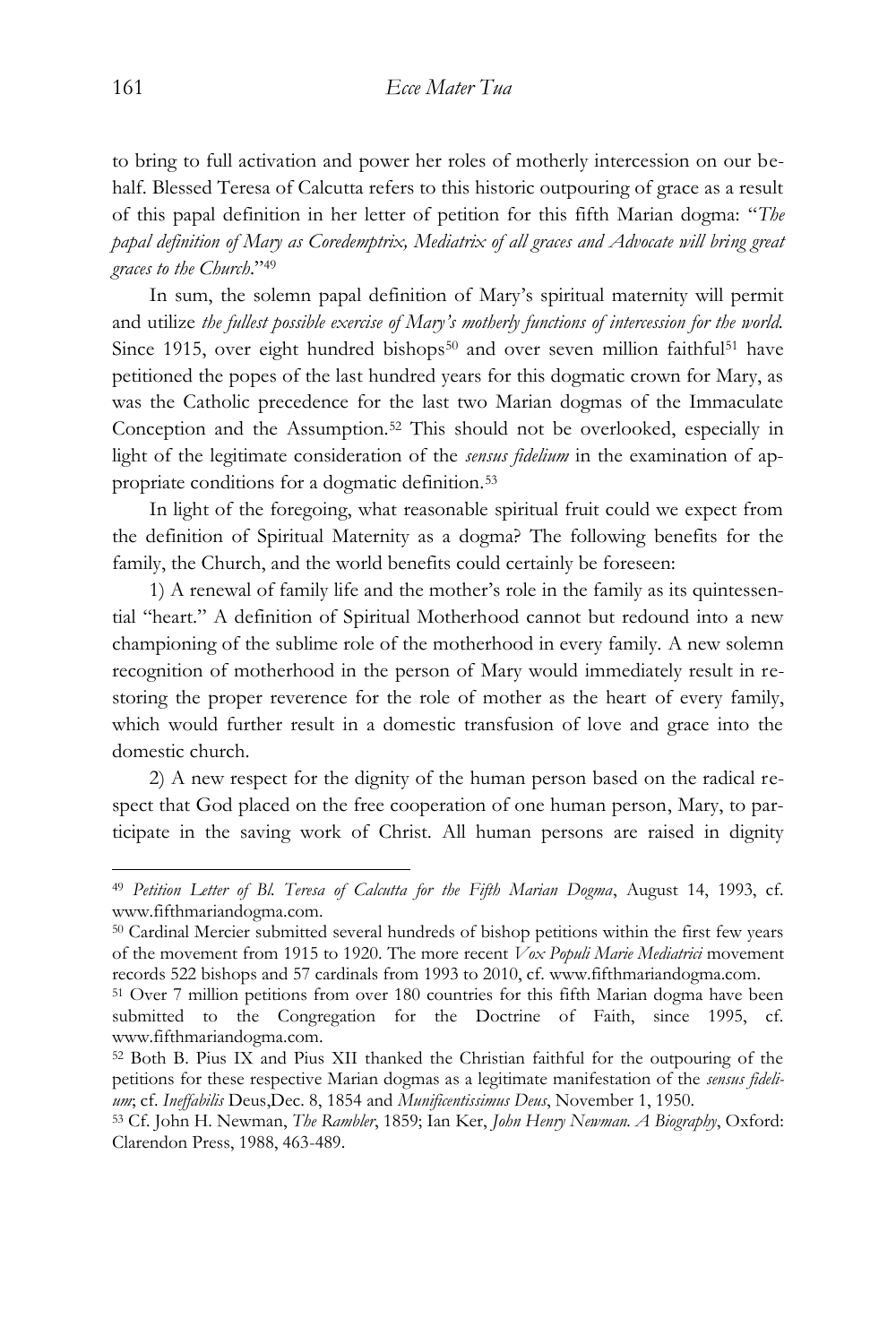through the victorious role given by God to one woman, which likewise effects the restoration of family life as a sacred communion of persons instituted by God.

3) A new celebration of women in the Church, and a concrete feminine model that properly encourages the Church to integrate women more profoundly into the work of the New Evangelization, as well as into the overall life of the Church. This new recognition of women should include legitimate leadership positions in the Church which do not require ordination, nor conflict with the primary responsibility of Christian motherhood, but rather make use of it for the fullest extent for all God's children. A definition of spiritual maternity would underscore that it was a woman who was predestined by God to accompany the one divine Redeemer and Mediator in his salvific work, and as such provide the authentic foundation for a true Christian feminism. *A proclamation of Mary is at the same time a proclamation of woman.* As Pope Francis underscored: "the Lord did not want to leave the Church without this icon of womanhood" (EG 285).

4) A supernatural infusion of grace into the New Evangelization by its Mother and "Star." As Christian history testifies at places like Guadalupe, when Mary leads the way in spreading the Gospel of Christ, whole regions or even continents can quickly be converted to or renewed in the Church. As Pope Francis reminds us: "She is the Mother of the Church which evangelizes, and without her we could never truly understand the spirit of the new evangelization" (EG 284).

In light of a new papal "fiat" to her titles and functions of intercession, Our Lady could profoundly fulfill the prayer of Pope Francis to "obtain a new ardor born of the resurrection, that we may bring to all the Gospel of life, which triumphs over death," and thereby grant the Church "a holy courage to seek new paths, that the gift of unfading beauty may reach every man and woman*)* (EG 288). It is because Mary, beyond all other creatures, gave herself "*completely to the Eternal One*" that she can best "help us to say our own 'yes' to the urgent call, as pressing as ever, to proclaim the good news of Jesus"(EG 288*).*

It is moreover essential to the process of the New Evangelization that we fully incorporate a "Marian style" to our methods of spreading the Gospel. Pope Francis expounds:

There is a Marian "style" to the Church's work of evangelization. Whenever we look to Mary, we come to believe once again in the revolutionary nature of love and tenderness. In her we see that humility and tenderness are not virtues of the weak but of the strong who need not treat others poorly in order to feel important themselves (EG 288).

Mary is, moreover, our model of service and evangelization for the poor and marginalized, and the solemn highlighting of her motherly example will only aid the Church to better imitate its evangelizing exemplar: "She is the woman of prayer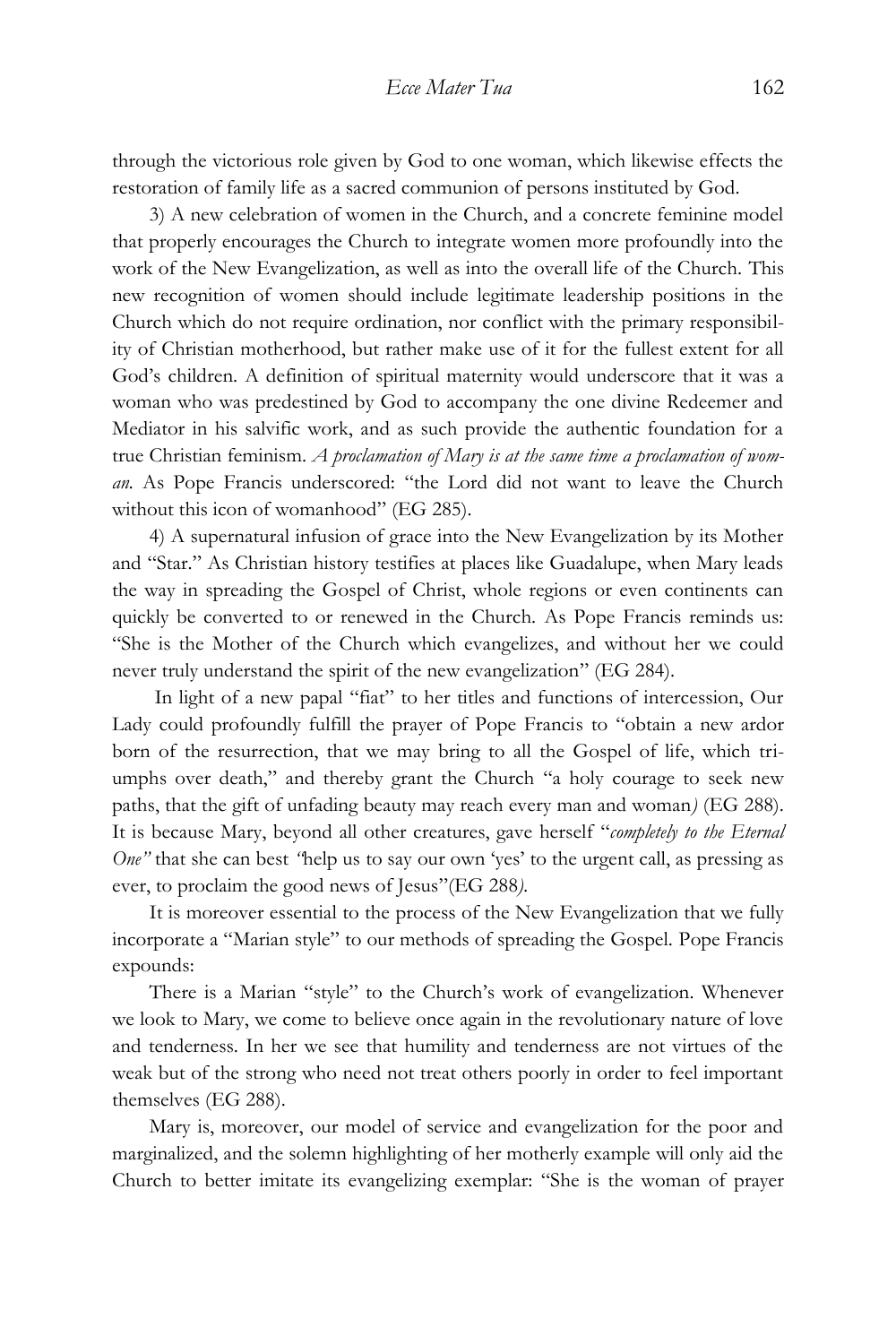and work in Nazareth, and she is also Our Lady of Help, who sets out from her town "with haste" (Lk 1:39) to be of service to others. This interplay of justice and tenderness, of contemplation and concern for others, is what makes the ecclesial community look to Mary as a model of evangelization" (EG 288). A definition of maternity would certainly highlight the Church's imperative to become more maternal in its methods of spreading the Gospel.

Additionally, Pope Francis has offered a new ecclesiological model of the Church as "*home"* (cf. EG 288). If the Church is truly to become "home' for all peoples, we have all the more the imperative for the Mother of the Church to be more intimately involved— that the "heart" of the Family of God may utilize her unique maternal gifts in transforming the Church evermore into a community where new inquirers and new believers will authentically see and experience the *Church as home.*

5) The renewal and "marianization" of the Church through the solemn recognition of its perfect model and member. Pope Francis reminds us that "Mary is the woman of faith, who lives and advances in faith, and "her exceptional pilgrimage of faith represents a constant point of reference for the Church" (EG 287). The dogmatic crowning of the Mother would accentuate the sacred role of the Church as "mother" (LG 63, 64), in the mission of bringing supernatural life to souls. The declaration of Mary as Mother of all peoples would underscore the Church also as a "mother for all peoples," which is incorporated into this prayer of Pope Francis to the Mother: "We implore her maternal intercession that the Church may become a home for many peoples, *a mother for all peoples*, and that the way may be opened to the birth of a new world (E.V 288)." 54

The proclamation of her role as Co-redemptrix as the foundational and inseparable suffering aspect of her spiritual maternity reminds the Church of its need to likewise be "co-redeemers in Christ," <sup>55</sup> to use the expression of St. John Paul II, in making up "what is lacking in the sufferings of Christ for the sake of his body, which is the Church" (Col 1:24). Pope Benedict likewise called the Church to become "redeemers in the Redeemer." 56

6) A new outpouring of grace for the world's poor, suffering, hungry, elderly, and marginalized. The *Magnificat* reveals the special place in Our Lady's heart for "the lowly" and the "hungry" (Lk 1:52, 53). This definition would bring generous graces to the world's most needy peoples, the poor and those on the "fringes" of the human family, and as such hold a preferential place in the Immaculate Heart of

<sup>54</sup> Emphasis mine.

<sup>55</sup> Cf. for example, St. John Paul II, *General Audience*, Jan 13, 1982.

<sup>56</sup> Pope Benedict XVI, *Homily during Eucharistic Benediction at Fatima*, May 12, 2011.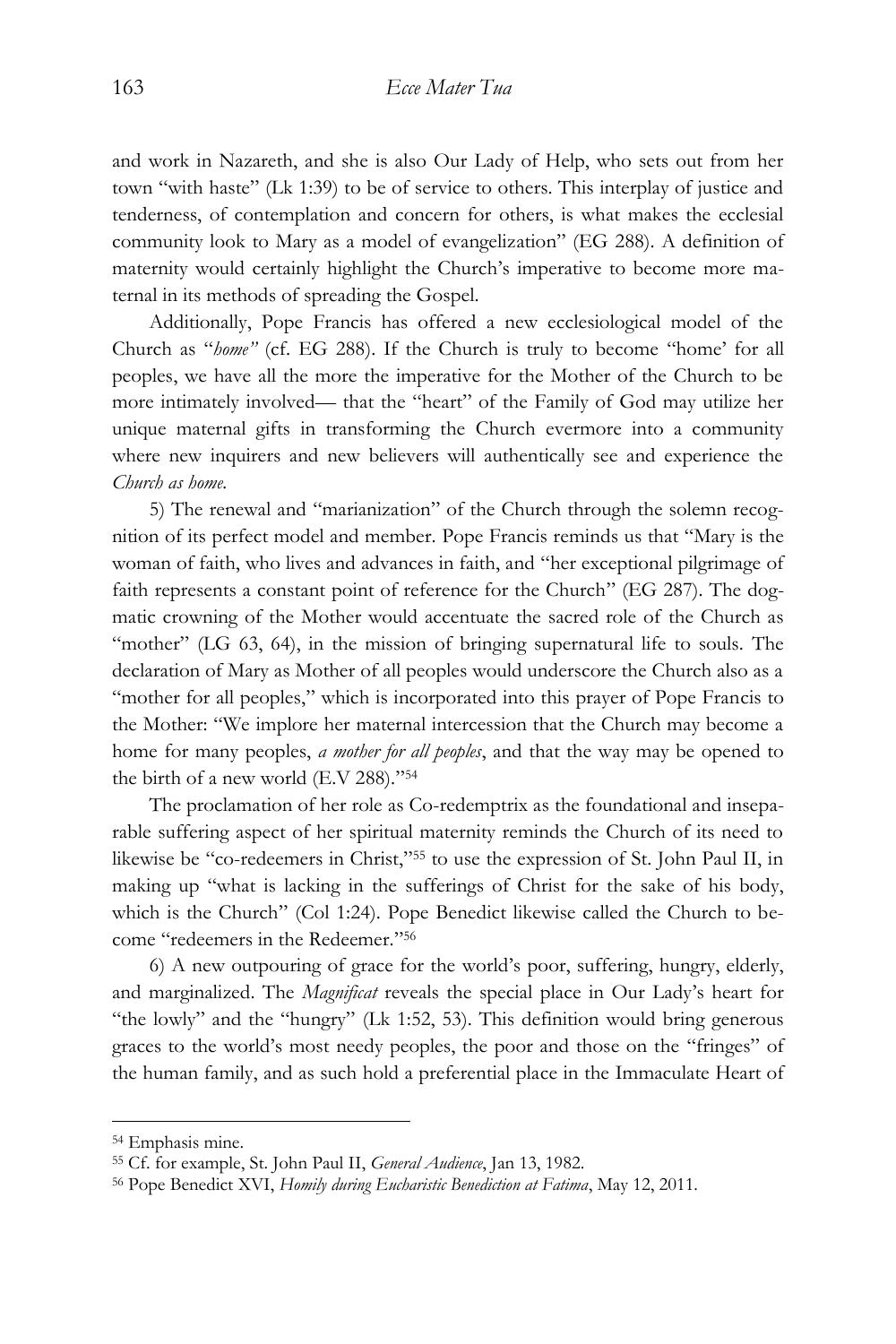Mary: *"*Star of the new evangelization, help us to bear radiant witness to communion, service, ardent and generous faith, justice and love of the poor, that the joy of the Gospel may reach to the ends of the earth, illuminating even the fringes of our world" (EG 288).

7) A contribution to authentic Christian ecumenism. True motherhood unites rather than divides children. So too, does the sublime spiritual maternity of the perfect Mother among her Christian children. Despite advancements in Christian unity through prayer and dialogue, ecumenism is still in need of new and profound graces to reach its goal of full unity in Christ's Body. A new surge of grace into our present ecumenical efforts could first *unite the hearts of her children,* which could then subsequently lead to a *new unity of minds* amidst the Christian family—an ecumenical breakthrough through the intercession of the *Mother of Christian unity*. 57

A definition of Spiritual Maternity would also articulate in the clearest possible biblical and theological terms that Catholic Christians do not "adore" Mary, but properly acknowledge her secondary and subordinate role with Jesus in salvation as "a mother in the order of grace." <sup>58</sup> It would offer the ecumenical dialogue an invaluable tool as an accurate biblical and theological formulation of what the Church believes about Mary. Christian truth in itself unites.

8) Peace among nations. The Mother of all humanity is also the Queen of Peace, who seeks to bring the Prince of Peace to all lands, especially those most torn by war, hatred, and destruction. The definition would offer a new release of supernatural grace and wisdom towards the resolving of the most complex regional, national, and international geo-political conflicts, which at this point might appear beyond human or diplomatic remedy. Such is the special charism of the maternal "Undoer of Knots." 59

#### **Potential Objections to a Marian Definition**

Some might object that a dogma of Spiritual Maternity would not be appropriate in light of the scriptural teachings of 1 Tim 2:5 that "there is only one mediator between God and men, the man Christ Jesus." Yet it must again be emphasized that Mary's Spiritual Motherhood is only a subordinate sharing in the one mediation of Christ, as are the prayers and intercession of every Christian. *Lumen Gentium* reminds us:

> But Mary's function as mother of men in no way obscures or diminishes this unique mediation of Christ, but rather shows its

<sup>57</sup> Cf. St. John Paul II, *Ut Unum Sint*, *21, 28*.

<sup>58</sup> *Lumen Gentium*, 61.

<sup>59</sup> Cf. Pope Francis, *Allocution on the Eve of Consecration to Mary,* October 12, 2013.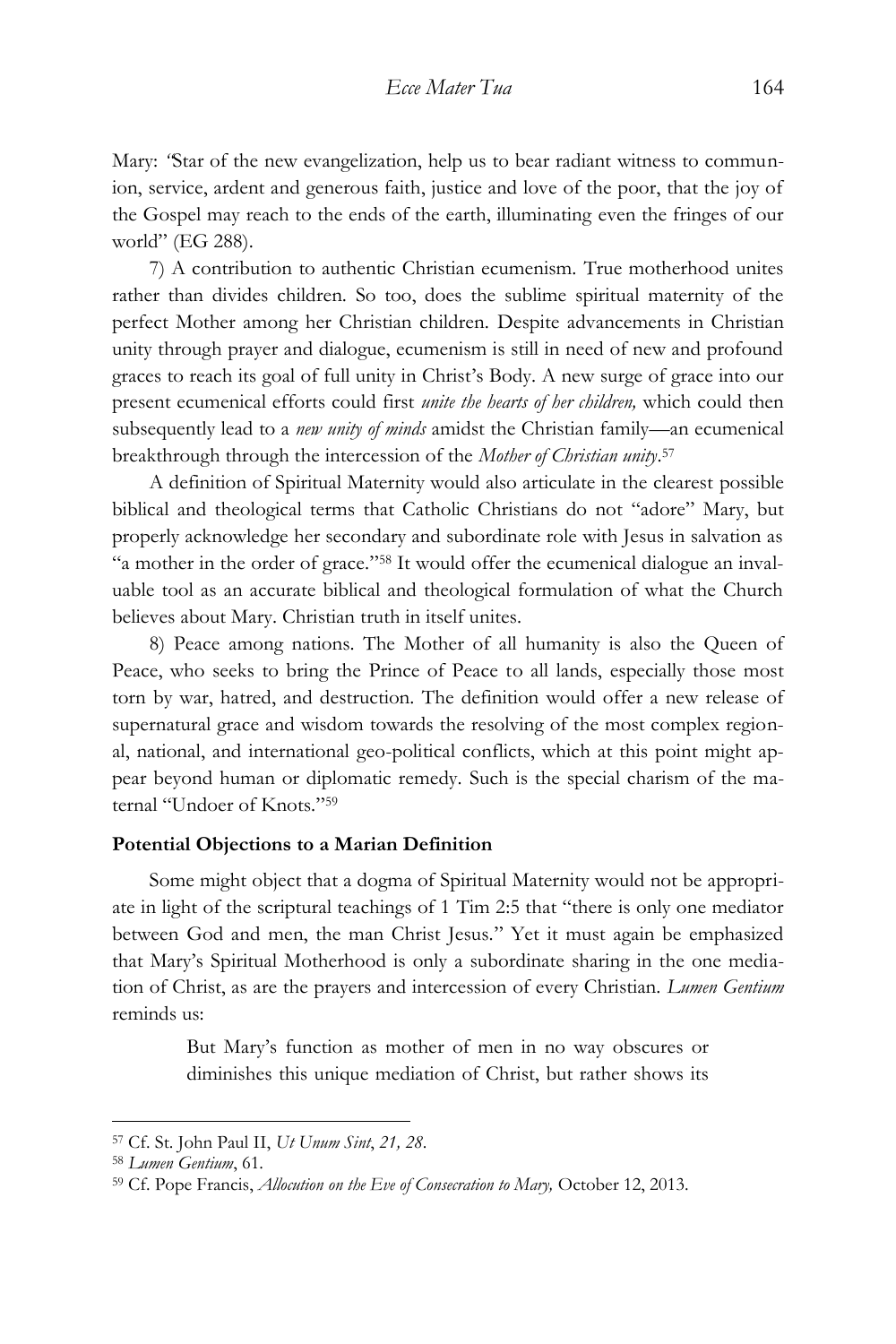power … it flows forth from the superabundance of the merits of Christ, rests on his mediation, depends entirely on it and draws all its power from it. It does not hinder in any way the immediate union of the faithful with Christ but on the contrary fosters it (*LG* 60).

Mary intercedes, the Church intercedes, the saint intercedes, the angel intercedes, the priest intercedes, the lay faithful intercedes, each in their diverse and proportionate degrees, yet all as secondary and subordinate participants in the one mediation of Jesus Christ.<sup>60</sup> Mary shares in the one mediation of Jesus like no other,<sup>61</sup> due to her unique role with Jesus in the work of redemption, and in light of her unparalleled role in the distribution of grace to humanity. But her motherly mediation is neither "parallel" nor does it "compete" with the one mediation of Christ. St. John Paul II offers this exceptionally clear teaching on 1 Tim 2:5 and its authentic Catholic interpretation:

> In proclaiming Christ the one mediator (cf. 1 Tim 2:5-6), the text of St. Paul's letter to Timothy excludes any other parallel mediation, but not subordinate mediation. In fact, before emphasizing the one exclusive mediation of Christ, the author urges "that supplications, prayers, intercession, and thanksgivings be made for all men" (2:1). Are not prayers a form of mediation? By proclaiming the uniqueness of Christ's mediation, the Apostle intends only to exclude any autonomous or rival mediation, and not other forms compatible the infinite value of the Savior's work  $62$

Just as the Pauline teaching that "all have fallen short of the glory of God" (Rom 3:23) did not, despite first impressions, run contrary to the dogma of the Immaculate Conception, so too the Pauline teaching of 1 Tim 2:5 does not run contrary to the present doctrine and the potential definition of Mary as Spiritual Mother and Mediatrix of all graces.

Still others might contend this Marian definition would impede ecumenical progress with other Christian ecclesial bodies, and thereby run counter to the conciliar call for Christian unity. Authentic ecumenical activity within the Church identifies prayer as its soul and dialogue as its body in the true seeking of unity within the one holy, catholic and apostolic Church of Christ.<sup>63</sup> True ecumenical efforts,

<sup>60</sup> Cf. St. Thomas Aquinas, ST III, Q. 26, a. 1; *Lumen Gentium* 60-61.

<sup>61</sup> Cf. St. John Paul II, *Redemptoris Mater*, 21, 39.

<sup>62</sup> St. John Paul II, *General Audience*, October 1, 1997.

<sup>63</sup>Cf. St. John Paul II, *Ut Unum Sint,* 21, 28.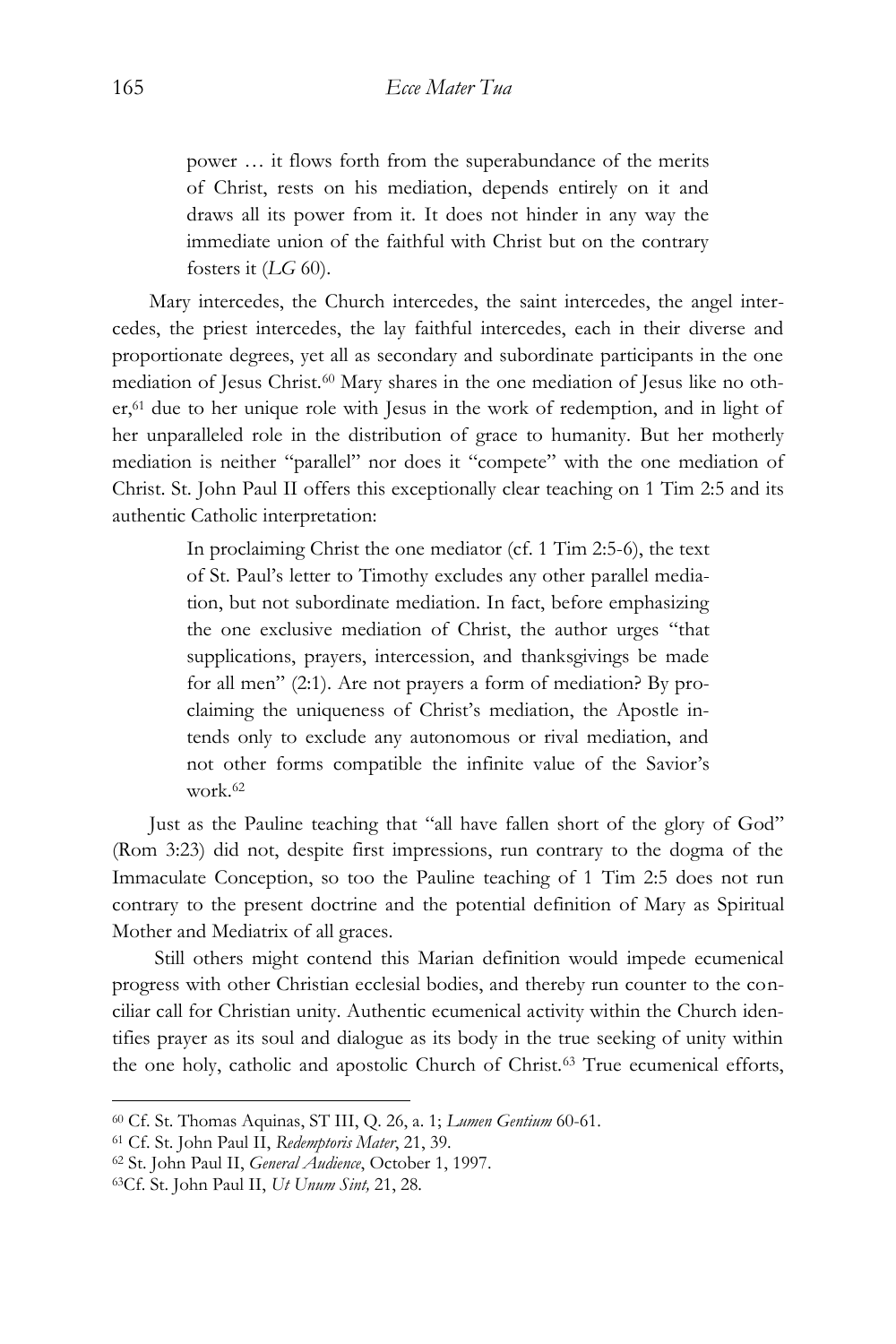however, can neither compromise authentic doctrinal teachings which include those concerning the Mother of God, nor should they be an obstacle to legitimate doctrinal development,<sup>64</sup> and this proposed Marian dogma would, in fact, constitute a legitimate development of the perennial doctrine regarding Mary's Spiritual Maternity. Marian truth properly articulated does not put up walls, but rather builds bridges. All Christians need to know, with the same clarity of profession made by the Redeemer on Calvary, that they too have Mary as *their mother* (cf. Jn 19:26). Pope Francis has recently commented: "A Christian without the Virgin is an orphan." 65

Another potential objection is that the Marian titles which comprise the specific expressions and functions of Spiritual Maternity such as "Co-redemptrix" and "Mediatrix" should not be used in a potential definition since their etymological base is too close to those of the divine "Redeemer" and "Mediator," which are properly attributed to Jesus alone. Yet, Christian Tradition often uses the same root titles for Mary as for Christ, but with the clear understanding that Mary is participating on a distinctly human dimension in a divine reality completely dependent upon Jesus Christ. Is this not fully consistent with the Church's theological tradition and its perennial use of the principle of analogy? Entirely different root titles would not fully express the intimacy, beauty and coherency of the one plan of Salvation which God has specifically willed between the Son and the Mother, and ultimately between God and humanity in the work of human salvation, as all members of the Church are called to participate in the divine actions of redemption and grace. As married couples "co-create" with the Father in bringing children into the world; and priests "co-sanctify" with the Spirit in ministering the sacraments of the Church, all Christians are called to "co-redeem" with Jesus in fulfillment of St. Paul's call to "make up what is lacking in the sufferings of Christ, for the sake of his body, which is the Church" (Col 1:24). Mary's title as Co-redemptrix not only illustrates the union of humanity with divinity that God desires in the work of salvation, but also beckons the Church to follow her example as "co-redeemers in Christ," <sup>66</sup> and as well proclaims in itself the quintessential Christian message that *suffering is redemptive*. 67

Still others may object that the Marian doctrine in question is not properly mature for a definition, and that elements associated with the doctrine remain "ambiguous." Yet, Spiritual Maternity, as well as its three essential maternal expressions in coredemption, mediation and advocacy, has been consistently taught by the or-

<sup>64</sup> Cf. *Unitatis Redintegratio,* 11; *Ut Unum Sint*, 36, 18.

<sup>65</sup> Pope Francis, *General Audience*, September 3, 2014.

<sup>66</sup> Cf. for example, St. John Paul II, *General Audience*, Jan 13, 1982.

<sup>67</sup> Cf. St. John Paul II, Apostolic Letter, *Salvifici Doloris*; Pius XII, *Mystici Corporis*.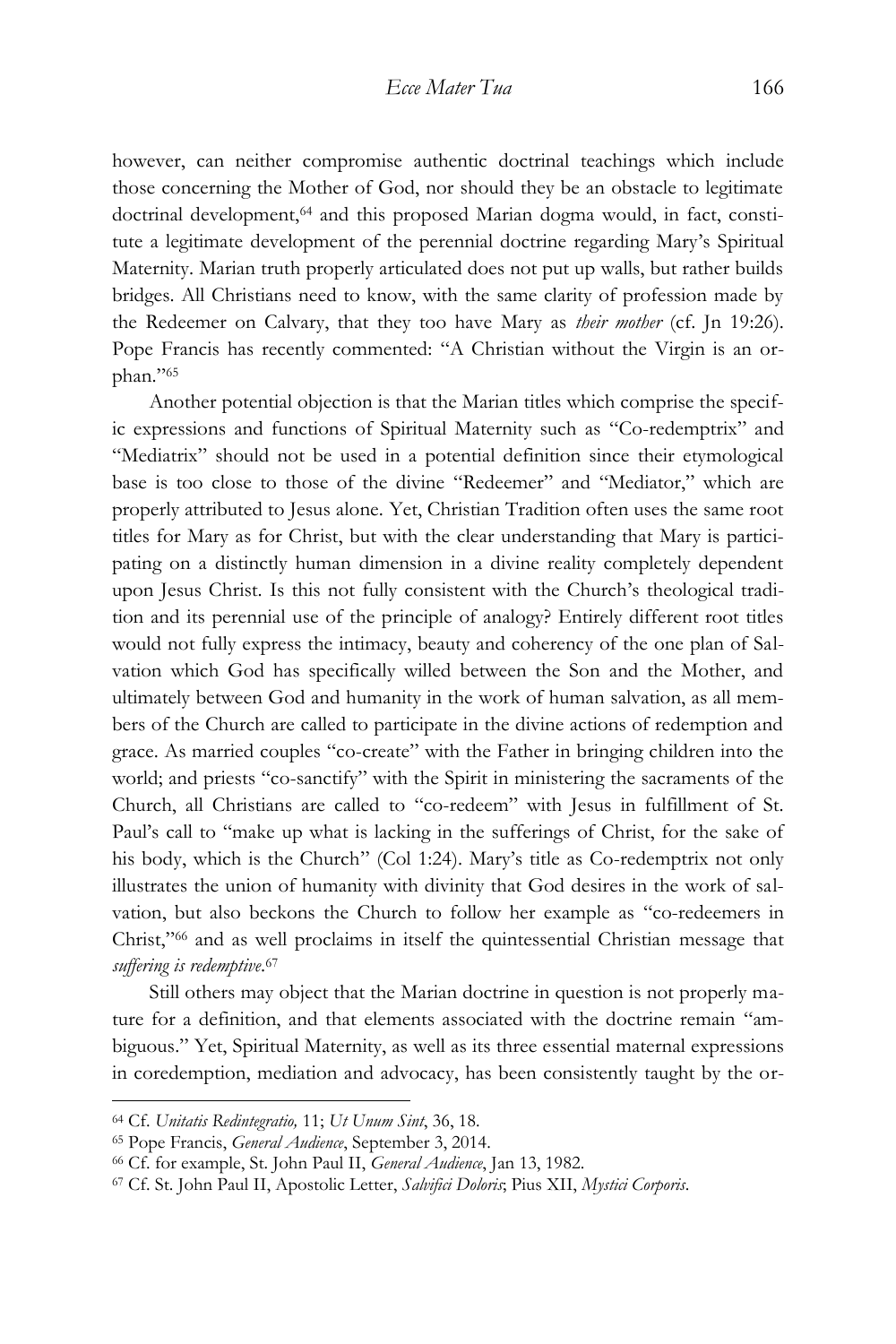dinary papal magisterium for over three centuries. Surely, this provides us a magisterial guarantee that all essential aspects of the doctrine are intrinsically true and free from error.

In regards to ancillary questions that may remain in relation to Spiritual Maternity, a distinction must be made between essential questions *intrinsic* to the doctrine and secondary questions *associated* with the doctrine. Spiritual Motherhood is unquestionably a truth contained within the body of Catholic doctrine, with a biblical, patristic, traditional and magisterial foundation that has led pope after pope in the last several centuries to officially and confidently teach the doctrine. Questions closely related but nonetheless secondary to the doctrine in question need not be fully answered before its definition. For example, the "death of Mary" issue which is closely related to the Assumption was not included in the eventual definition of the Assumption by Ven. Pius XII, as it did not constitute an essential aspect intrinsic to the Assumption doctrine, not matter how closely related.

While a solemn definition indeed demands the verification of revealed truth at its essence, it does not require that all secondary questions related to the doctrine must be explained prior to its solemn proclamation, nor that further understanding will not develop after its promulgation. This is evidenced by the profound insights on the deeper meanings of the Immaculate Conception offered by St. Maximilian Kolbe over fifty years after the doctrine's dogmatization.<sup>68</sup>

Spiritual Maternity, furthermore, possesses stronger implicit biblical support than either the previous two Marian dogmas of the Immaculate Conception or the Assumption, particularly in light of the scriptural testimonies found its Old Testament foreshadowing in Genesis 3:15; at the Annunciation (Lk 1:38); the Visitation, (Lk 1:39), the Prophecy of Simeon (Lk 2:35); the Wedding of Cana (Jn 2:1-10); the Woman of Revelation 12:1; and, most of all, the direct words of Jesus at Calvary (Jn 19:25-27).

In sum, the clear doctrine of Spiritual Maternity, based on its implicit scriptural presence, explicit traditional development, and official magisterial articulation, contains a foundation in the sources of divine revelation and theology that positively sustains its supports its immediate consideration for a solemn definition.

## **Conclusion**

 $\overline{a}$ 

Could *now* be the appropriate time to define solemnly the following Christian doctrine: that **Mary, the Immaculate, ever-virgin Mother of God, gloriously** 

<sup>68</sup> Cf. For example, Manteau-Bonamy, ed., *The Immaculate Conception and the Holy Spirit: The Marian Teachings of Fr. Kolbe*, Chapters I, II, IV.